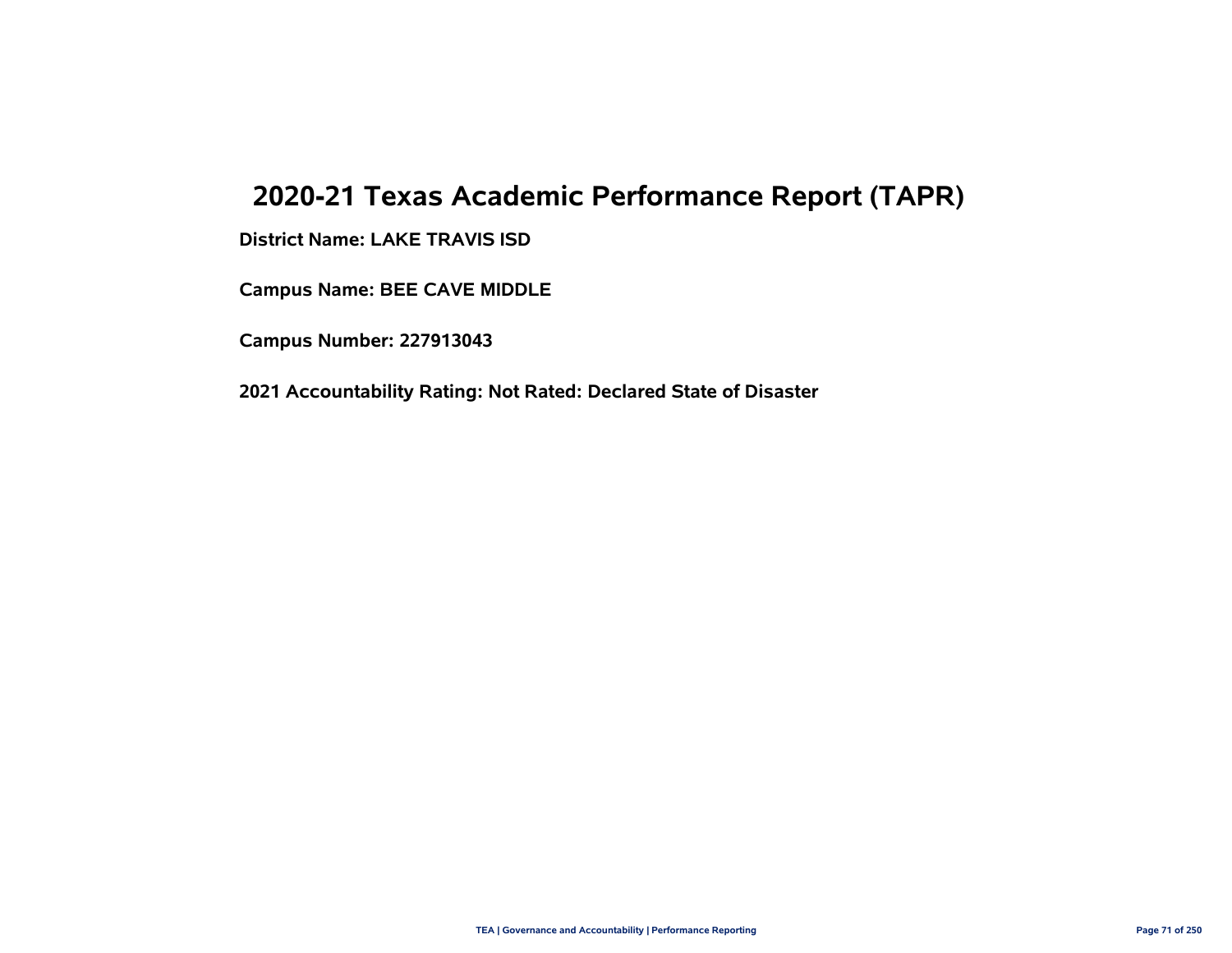**This page is intentionally blank.**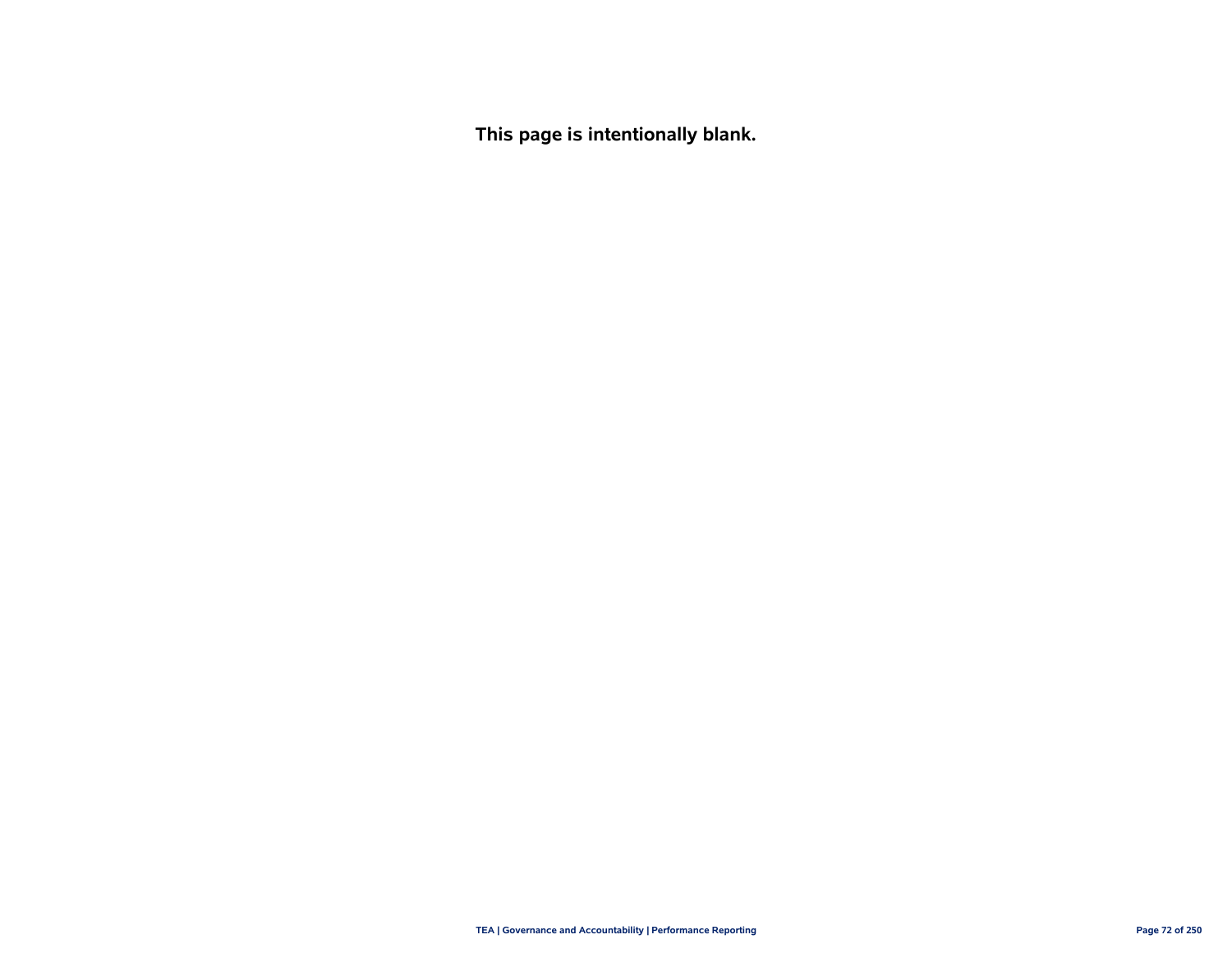# Texas Education Agency **2020-21 STAAR Performance (TAPR) BEE CAVE MIDDLE (227913043) - LAKE TRAVIS ISD - TRAVIS COUNTY**

Due to the cancellation of spring 2020 STAAR, 2021 and 2019 STAAR data are shown.

|                                       |               |     |     |     |                |     |     |                                                                         |          |                          | Two         |                |        |                           | Non-  |       | EB/EL<br>(Current                                                                                                                             |
|---------------------------------------|---------------|-----|-----|-----|----------------|-----|-----|-------------------------------------------------------------------------|----------|--------------------------|-------------|----------------|--------|---------------------------|-------|-------|-----------------------------------------------------------------------------------------------------------------------------------------------|
|                                       |               |     |     |     |                |     |     |                                                                         |          |                          | <b>or</b>   | <b>Special</b> |        | Special Continu- Continu- |       |       |                                                                                                                                               |
|                                       | <b>School</b> |     |     |     | <b>African</b> |     |     | <b>American</b>                                                         |          | <b>Pacific</b>           | <b>More</b> | Ed             | Ed     | ously                     | ously | Econ  | $\&$<br>Year State District Campus American Hispanic White Indian Asian Islander Races (Current) (Former) Enrolled Enrolled Disady Monitored) |
|                                       |               |     |     |     |                |     |     | STAAR Performance Rates by Tested Grade, Subject, and Performance Level |          |                          |             |                |        |                           |       |       |                                                                                                                                               |
| <b>Grade 6 Reading</b>                |               |     |     |     |                |     |     |                                                                         |          |                          |             |                |        |                           |       |       |                                                                                                                                               |
| At Approaches Grade Level or<br>Above | 2021          | 62% | 80% | 88% | $\ast$         | 82% | 88% |                                                                         | $*100%$  |                          | 93%         | 40%            | 83%    | 88%                       | 87%   | 63%   | 70%                                                                                                                                           |
| At Meets Grade Level or Above         | 2021          | 32% | 52% | 59% | $\ast$         | 51% | 59% | $\ast$                                                                  | 81%      | $\overline{\phantom{a}}$ | 60%         | 27%            | 50%    | 60%                       | 57%   | 13%   | 20%                                                                                                                                           |
| At Masters Grade Level                | 2021          | 15% | 31% | 34% | $\ast$         | 23% | 33% | $\ast$                                                                  | 63%      |                          | 40%         | 13%            | 33%    | 32%                       | 40%   | 0%    | 0%                                                                                                                                            |
| <b>Grade 6 Mathematics</b>            |               |     |     |     |                |     |     |                                                                         |          |                          |             |                |        |                           |       |       |                                                                                                                                               |
| At Approaches Grade Level or<br>Above | 2021          | 68% | 89% | 91% | $\ast$         | 83% | 92% |                                                                         | $*100%$  |                          | 87%         | 50%            | 90%    | 91%                       | 89%   | 50%   | 80%                                                                                                                                           |
| At Meets Grade Level or Above         | 2021          | 36% | 62% | 61% | $\ast$         | 43% | 63% | $\ast$                                                                  | 92%      |                          | 67%         | 14%            | 60%    | 63%                       | 56%   | 25%   | 50%                                                                                                                                           |
| At Masters Grade Level                | 2021          | 15% | 31% | 29% | $\ast$         | 18% | 32% |                                                                         | 33%      |                          | 20%         | $0\%$          | 40%    | 28%                       | 31%   | 0%    | 10%                                                                                                                                           |
| Grade 7 Reading                       |               |     |     |     |                |     |     |                                                                         |          |                          |             |                |        |                           |       |       |                                                                                                                                               |
| At Approaches Grade Level or<br>Above | 2021          | 69% | 84% | 89% | 75%            | 89% | 90% |                                                                         | $*100\%$ |                          | 78%         | 40%            | $\ast$ | 92%                       | 83%   | 67%   | 100%                                                                                                                                          |
| At Meets Grade Level or Above         | 2021          | 45% | 61% | 69% | 63%            | 75% | 65% | $\ast$                                                                  | 88%      |                          | 78%         | 20%            | $\ast$ | 70%                       | 65%   | 67%   | 50%                                                                                                                                           |
| At Masters Grade Level                | 2021          | 25% | 37% | 42% | 50%            | 50% | 37% | $\ast$                                                                  | 59%      |                          | 56%         | 13%            | $\ast$ | 46%                       | 30%   | 0%    | 17%                                                                                                                                           |
| <b>Grade 7 Mathematics</b>            |               |     |     |     |                |     |     |                                                                         |          |                          |             |                |        |                           |       |       |                                                                                                                                               |
| At Approaches Grade Level or<br>Above | 2021          | 55% | 67% | 78% | 40%            | 79% | 80% |                                                                         | $\ast$   |                          | $\ast$      | 33%            | $\ast$ | 77%                       | 79%   | 60%   | $\ast$                                                                                                                                        |
| At Meets Grade Level or Above         | 2021          | 27% | 29% | 35% | 20%            | 36% | 34% | $\overline{a}$                                                          | $\ast$   | $\blacksquare$           | $\ast$      | 25%            | $\ast$ | 38%                       | 29%   | 20%   | $\ast$                                                                                                                                        |
| At Masters Grade Level                | 2021          | 12% | 7%  | 8%  | 20%            | 14% | 7%  |                                                                         | $\ast$   |                          | $\ast$      | 8%             | $\ast$ | 6%                        | 12%   | $0\%$ | $\ast$                                                                                                                                        |
| <b>Grade 7 Writing</b>                |               |     |     |     |                |     |     |                                                                         |          |                          |             |                |        |                           |       |       |                                                                                                                                               |
| At Approaches Grade Level or<br>Above | 2021          | 63% | 82% | 89% | 78%            | 80% | 90% |                                                                         | $*100\%$ |                          | 91%         | 36%            | $\ast$ | 91%                       | 81%   | 67%   | 71%                                                                                                                                           |
| At Meets Grade Level or Above         | 2021          | 33% | 50% | 61% | 44%            | 53% | 60% |                                                                         | 88%      |                          | 82%         | 27%            | $\ast$ | 66%                       | 43%   | 67%   | 43%                                                                                                                                           |
| At Masters Grade Level                | 2021          | 10% | 16% | 20% | 33%            | 13% | 17% | $\ast$                                                                  | 38%      |                          | 36%         | 0%             | $\ast$ | 21%                       | 17%   | $0\%$ | 29%                                                                                                                                           |
| Grade 8 Reading+                      |               |     |     |     |                |     |     |                                                                         |          |                          |             |                |        |                           |       |       |                                                                                                                                               |
| At Approaches Grade Level or<br>Above | 2021          | 73% | 86% | 89% | $\ast$         | 92% | 89% |                                                                         | $*100%$  |                          | 75%         | 71%            | 80%    | 91%                       | 81%   | 90%   | 100%                                                                                                                                          |
| At Meets Grade Level or Above         | 2021          | 46% | 60% | 61% | $\ast$         | 58% | 59% |                                                                         | 75%      |                          | 75%         | 7%             | 60%    | 60%                       | 65%   | 30%   | 40%                                                                                                                                           |
| At Masters Grade Level                | 2021          | 21% | 31% | 32% | $\ast$         | 50% | 28% |                                                                         | 50%      |                          | 38%         | 0%             | 20%    | 32%                       | 29%   | 30%   | 20%                                                                                                                                           |
| Grade 8 Mathematics+                  |               |     |     |     |                |     |     |                                                                         |          |                          |             |                |        |                           |       |       |                                                                                                                                               |
| At Approaches Grade Level or<br>Above | 2021          | 62% | 84% | 89% | $\ast$         | 86% | 87% |                                                                         | $*100%$  |                          | $-100%$     | 50%            | 83%    | 87%                       | 98%   | 67%   | 100%                                                                                                                                          |
| At Meets Grade Level or Above         | 2021          | 36% | 62% | 68% | $\ast$         | 55% | 65% |                                                                         | $*100%$  |                          | 67%         | 19%            | 67%    | 63%                       | 85%   | 11%   | 60%                                                                                                                                           |
| At Masters Grade Level                | 2021          | 11% | 26% | 37% | $\ast$         | 18% | 30% |                                                                         | 90%      |                          | 56%         | 6%             | 67%    | 35%                       | 43%   | 11%   | 60%                                                                                                                                           |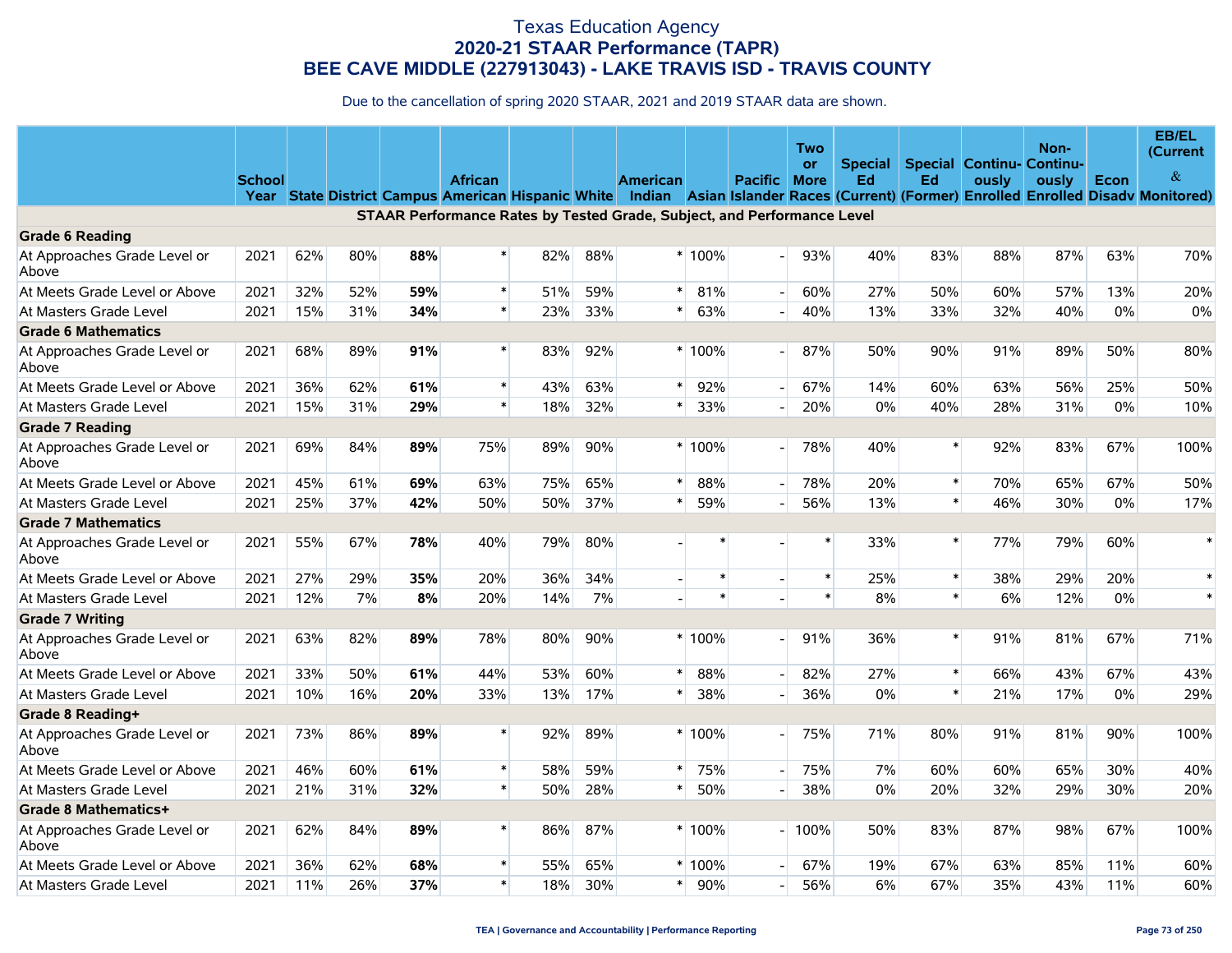# Texas Education Agency **2020-21 STAAR Performance (TAPR) BEE CAVE MIDDLE (227913043) - LAKE TRAVIS ISD - TRAVIS COUNTY**

Due to the cancellation of spring 2020 STAAR, 2021 and 2019 STAAR data are shown.

|                                       |               |     |     |      |                |      |           |                 |         |                | Two         |                |        |                                  | Non-  |        | EB/EL                                                                                                                                 |
|---------------------------------------|---------------|-----|-----|------|----------------|------|-----------|-----------------|---------|----------------|-------------|----------------|--------|----------------------------------|-------|--------|---------------------------------------------------------------------------------------------------------------------------------------|
|                                       |               |     |     |      |                |      |           |                 |         |                | <b>or</b>   | <b>Special</b> |        | <b>Special Continu- Continu-</b> |       |        | (Current<br>$\&$                                                                                                                      |
|                                       | <b>School</b> |     |     |      | <b>African</b> |      |           | <b>American</b> |         | <b>Pacific</b> | <b>More</b> | Ed             | Ed     | ously                            | ously | Econ   | Year State District Campus American Hispanic White Indian Asian Islander Races (Current) (Former) Enrolled Enrolled Disady Monitored) |
| <b>Grade 8 Science</b>                |               |     |     |      |                |      |           |                 |         |                |             |                |        |                                  |       |        |                                                                                                                                       |
| At Approaches Grade Level or<br>Above | 2021          | 68% | 89% | 93%  | $\pmb{\ast}$   | 83%  | 94%       | $\ast$          | 93%     |                | 100%        | 79%            | 100%   | 94%                              | 93%   | 82%    | 67%                                                                                                                                   |
| At Meets Grade Level or Above         | 2021          | 43% | 71% | 79%  | $\pmb{\ast}$   | 56%  | 80%       | $\ast$          | 86%     |                | 87%         | 43%            | 86%    | 78%                              | 83%   | 55%    | 50%                                                                                                                                   |
| At Masters Grade Level                | 2021          | 24% | 49% | 57%  | $\pmb{\ast}$   | 33%  | 59%       | $\ast$          | 71%     |                | 60%         | 14%            | 57%    | 58%                              | 50%   | 27%    | 17%                                                                                                                                   |
| <b>Grade 8 Social Studies</b>         |               |     |     |      |                |      |           |                 |         |                |             |                |        |                                  |       |        |                                                                                                                                       |
| At Approaches Grade Level or<br>Above | 2021          | 57% | 84% | 95%  | $\ast$         | 100% | 94%       |                 | $*100%$ |                | 100%        | 85%            | 83%    | 94%                              | 97%   | 82%    | 100%                                                                                                                                  |
| At Meets Grade Level or Above         | 2021          | 28% | 56% | 70%  | $\ast$         | 47%  | 73%       | $\ast$          | 83%     |                | 64%         | 15%            | 67%    | 71%                              | 65%   | 36%    | 67%                                                                                                                                   |
| At Masters Grade Level                | 2021          | 14% | 37% | 52%  | $\pmb{\ast}$   | 33%  | 53%       | $\ast$          | 75%     |                | 55%         | $0\%$          | 50%    | 54%                              | 41%   | 27%    | 50%                                                                                                                                   |
| <b>End of Course Algebra I</b>        |               |     |     |      |                |      |           |                 |         |                |             |                |        |                                  |       |        |                                                                                                                                       |
| At Approaches Grade Level or<br>Above | 2021          | 73% | 85% | 100% | $\ast$         |      | 100% 100% |                 | $-100%$ |                | 100%        | $\ast$         | $\ast$ | 100%                             | 100%  | $\ast$ | $\ast$                                                                                                                                |
| At Meets Grade Level or Above         | 2021          | 41% | 56% | 95%  | $\ast$         | 78%  | 97%       |                 | 94%     |                | 100%        | $\ast$         | $\ast$ | 96%                              | 93%   | $\ast$ | $\ast$                                                                                                                                |
| At Masters Grade Level                | 2021          | 23% | 39% | 79%  | $\ast$         | 56%  | 81%       |                 | 69%     |                | 88%         | $\ast$         | $\ast$ | 78%                              | 87%   | $\ast$ | $\ast$                                                                                                                                |
| <b>All Grades All Subjects</b>        |               |     |     |      |                |      |           |                 |         |                |             |                |        |                                  |       |        |                                                                                                                                       |
| At Approaches Grade Level or<br>Above | 2021          | 67% | 85% | 90%  | 84%            | 85%  | 91%       | 90%             | 99%     |                | 91%         | 54%            | 89%    | 91%                              | 88%   | 73%    | 85%                                                                                                                                   |
| At Meets Grade Level or Above         | 2021          | 41% | 61% | 66%  | 58%            | 54%  | 66%       | 20%             | 88%     |                | 73%         | 22%            | 64%    | 68%                              | 62%   | 38%    | 46%                                                                                                                                   |
| At Masters Grade Level                | 2021          | 18% | 32% | 39%  | 42%            | 27%  | 38%       | 0%              | 62%     |                | 46%         | 6%             | 42%    | 40%                              | 34%   | 15%    | 20%                                                                                                                                   |
| <b>All Grades ELA/Reading</b>         |               |     |     |      |                |      |           |                 |         |                |             |                |        |                                  |       |        |                                                                                                                                       |
| At Approaches Grade Level or<br>Above | 2021          | 68% | 85% | 89%  | 86%            | 86%  | 89%       |                 | * 100%  |                | 84%         | 50%            | 83%    | 90%                              | 84%   | 75%    | 86%                                                                                                                                   |
| At Meets Grade Level or Above         | 2021          | 45% | 64% | 63%  | 64%            | 61%  | 61%       | $\ast$          | 82%     |                | 69%         | 18%            | 50%    | 64%                              | 61%   | 33%    | 33%                                                                                                                                   |
| At Masters Grade Level                | 2021          | 18% | 31% | 36%  | 50%            | 37%  | 33%       | $\ast$          | 58%     |                | 44%         | 9%             | 28%    | 37%                              | 34%   | 13%    | 10%                                                                                                                                   |
| All Grades Mathematics                |               |     |     |      |                |      |           |                 |         |                |             |                |        |                                  |       |        |                                                                                                                                       |
| At Approaches Grade Level or<br>Above | 2021          | 66% | 84% | 90%  | 79%            | 85%  | 90%       |                 | $*100%$ |                | 92%         | 47%            | 89%    | 90%                              | 90%   | 65%    | 90%                                                                                                                                   |
| At Meets Grade Level or Above         | 2021          | 37% | 58% | 66%  | 64%            | 48%  | 66%       | $\ast$          | 96%     | $\overline{a}$ | 72%         | 21%            | 68%    | 67%                              | 62%   | 31%    | 52%                                                                                                                                   |
| At Masters Grade Level                | 2021          | 18% | 31% | 38%  | 57%            | 21%  | 37%       | $\ast$          | 67%     |                | 42%         | 5%             | 53%    | 39%                              | 35%   | 12%    | 19%                                                                                                                                   |
| All Grades Writing                    |               |     |     |      |                |      |           |                 |         |                |             |                |        |                                  |       |        |                                                                                                                                       |
| At Approaches Grade Level or<br>Above | 2021          | 58% | 78% | 89%  | 78%            | 80%  | 90%       |                 | * 100%  |                | 91%         | 36%            | $\ast$ | 91%                              | 81%   | 67%    | 71%                                                                                                                                   |
| At Meets Grade Level or Above         | 2021          | 30% | 49% | 61%  | 44%            | 53%  | 60%       | *               | 88%     |                | 82%         | 27%            | $\ast$ | 66%                              | 43%   | 67%    | 43%                                                                                                                                   |
| At Masters Grade Level                | 2021          | 9%  | 17% | 20%  | 33%            | 13%  | 17%       |                 | 38%     |                | 36%         | 0%             | $\ast$ | 21%                              | 17%   | 0%     | 29%                                                                                                                                   |
| All Grades Science                    |               |     |     |      |                |      |           |                 |         |                |             |                |        |                                  |       |        |                                                                                                                                       |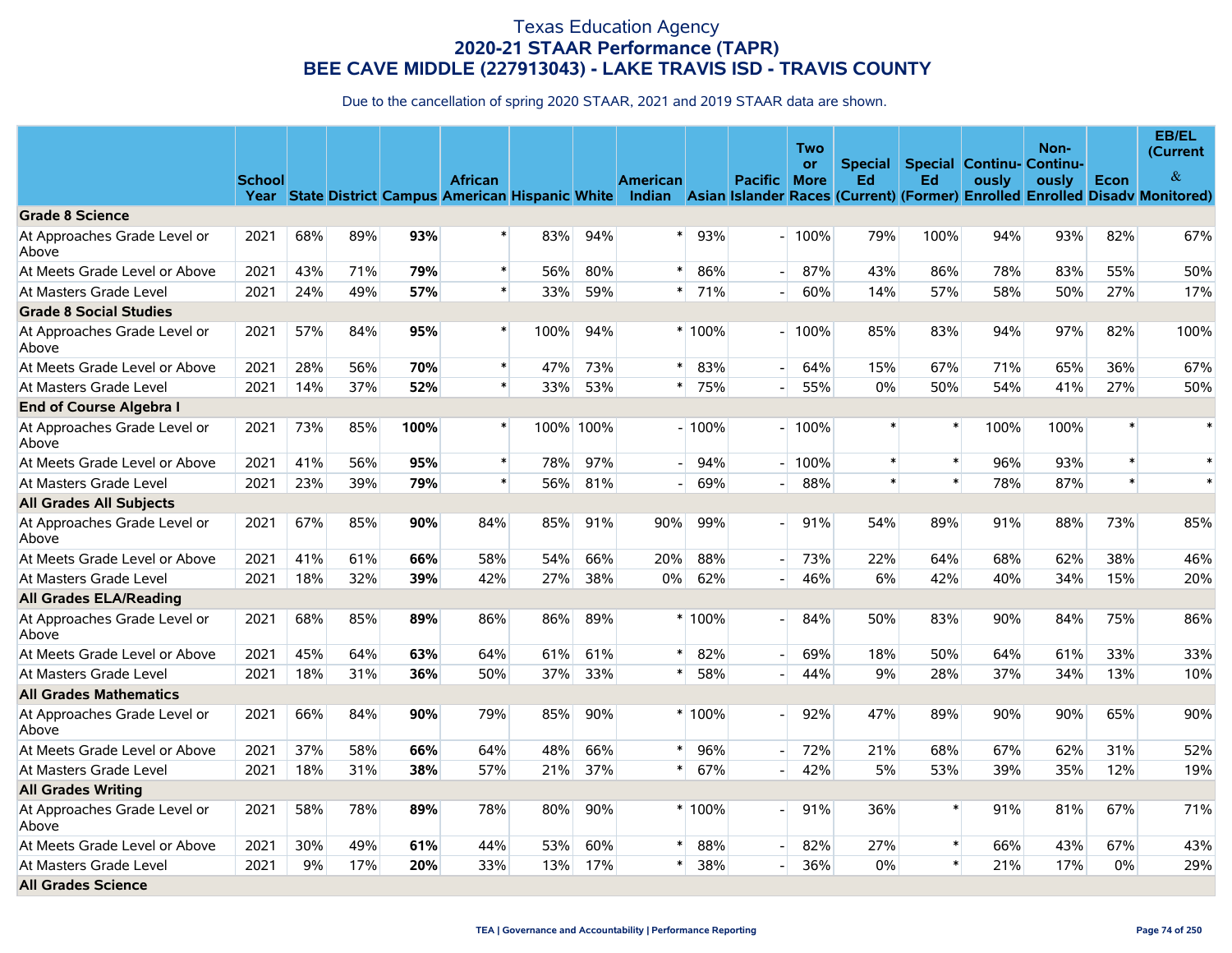## Texas Education Agency **2020-21 STAAR Performance (TAPR) BEE CAVE MIDDLE (227913043) - LAKE TRAVIS ISD - TRAVIS COUNTY**

Due to the cancellation of spring 2020 STAAR, 2021 and 2019 STAAR data are shown.

|                                       | <b>School</b><br>Year |     |     |     | <b>African</b><br><b>State District Campus American Hispanic White</b> |      |     | American<br><b>Indian</b> |         | <b>Pacific</b> | <b>Two</b><br>or<br><b>More</b> | <b>Special</b><br>Ed | <b>Special</b><br>Ed | <b>Continu-Continu-</b><br>ously | Non-<br>ously | Econ | <b>EB/EL</b><br>(Current<br>$\alpha$<br>Asian Islander Races (Current) (Former) Enrolled Enrolled Disady Monitored) |
|---------------------------------------|-----------------------|-----|-----|-----|------------------------------------------------------------------------|------|-----|---------------------------|---------|----------------|---------------------------------|----------------------|----------------------|----------------------------------|---------------|------|---------------------------------------------------------------------------------------------------------------------|
| At Approaches Grade Level or<br>Above | 2021                  | 71% | 89% | 93% |                                                                        | 83%  | 94% |                           | 93%     |                | 100%                            | 79%                  | 100%                 | 94%                              | 93%           | 82%  | 67%                                                                                                                 |
| At Meets Grade Level or Above         | 2021                  | 44% | 64% | 79% |                                                                        | 56%  | 80% |                           | 86%     |                | 87%                             | 43%                  | 86%                  | 78%                              | 83%           | 55%  | 50%                                                                                                                 |
| At Masters Grade Level                | 2021                  | 20% | 34% | 57% |                                                                        | 33%  | 59% |                           | 71%     |                | 60%                             | 14%                  | 57%                  | 58%                              | 50%           | 27%  | 17%                                                                                                                 |
| <b>All Grades Social Studies</b>      |                       |     |     |     |                                                                        |      |     |                           |         |                |                                 |                      |                      |                                  |               |      |                                                                                                                     |
| At Approaches Grade Level or<br>Above | 2021                  | 73% | 91% | 95% |                                                                        | 100% | 94% |                           | $*100%$ |                | 100%                            | 85%                  | 83%                  | 94%                              | 97%           | 82%  | 100%                                                                                                                |
| At Meets Grade Level or Above         | 2021                  | 49% | 72% | 70% |                                                                        | 47%  | 73% |                           | 83%     |                | 64%                             | 15%                  | 67%                  | 71%                              | 65%           | 36%  | 67%                                                                                                                 |
| At Masters Grade Level                | 2021                  | 29% | 51% | 52% |                                                                        | 33%  | 53% |                           | 75%     |                | 55%                             | $0\%$                | 50%                  | 54%                              | 41%           | 27%  | 50%                                                                                                                 |

\* Indicates results are masked due to small numbers to protect student confidentiality.

- Indicates there are no students in the group.

+ Indicates that rates for reading and mathematics are based on the cumulative results from the first and second administrations of STAAR.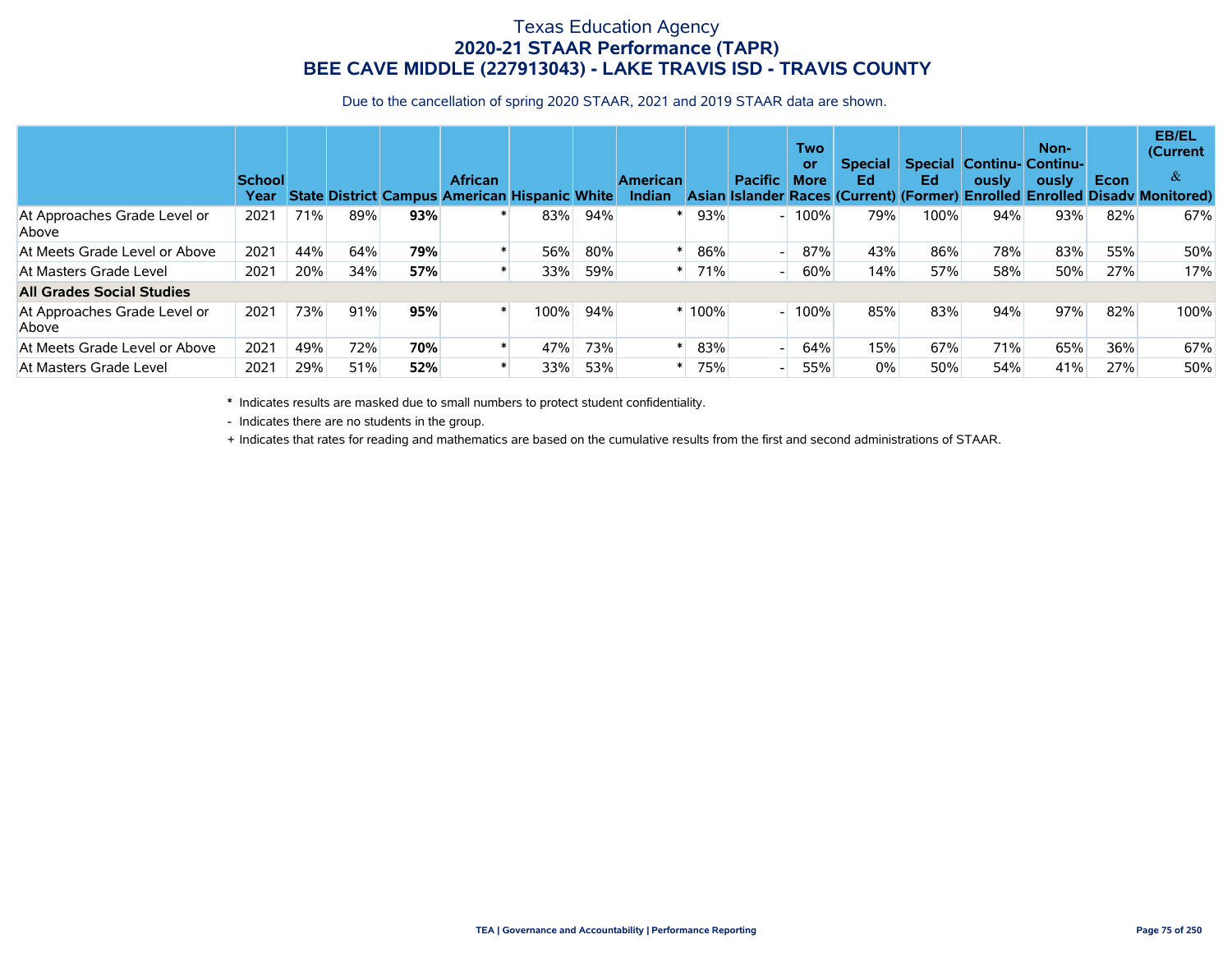## Texas Education Agency **2020-21 Progress (TAPR) BEE CAVE MIDDLE (227913043) - LAKE TRAVIS ISD - TRAVIS COUNTY**

**This campus is not rated on Progress (TAPR).**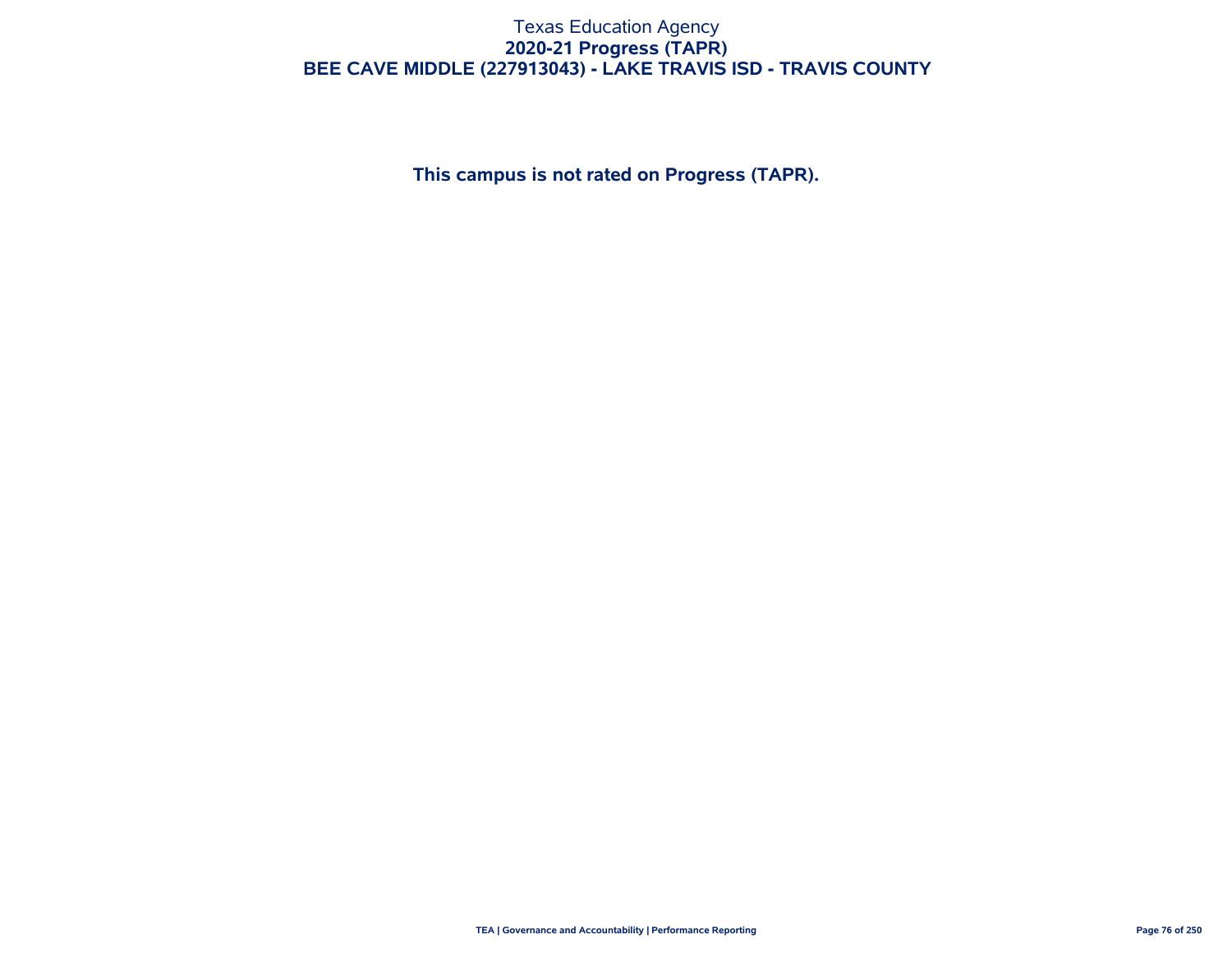# Texas Education Agency **2020-21 Bilingual Education/English as a Second Language (Current EB Students/EL) (TAPR) BEE CAVE MIDDLE (227913043) - LAKE TRAVIS ISD - TRAVIS COUNTY**

Due to the cancellation of spring 2020 STAAR, 2021 and 2019 STAAR data are shown.

|                                    |               |     |     |                |                                                                 |                          |                          |                          |                          |                                                                              |                          |                |                          |                                | EB/EL                 |     |                              | <b>Monitored</b>       |
|------------------------------------|---------------|-----|-----|----------------|-----------------------------------------------------------------|--------------------------|--------------------------|--------------------------|--------------------------|------------------------------------------------------------------------------|--------------------------|----------------|--------------------------|--------------------------------|-----------------------|-----|------------------------------|------------------------|
|                                    | <b>School</b> |     |     |                | <b>Total</b>                                                    | <b>BE-Trans</b><br>Early |                          |                          |                          | <b>ALP</b>                                                                   |                          | <b>ESL</b>     |                          | <b>ALP</b><br><b>ESL</b>       | with                  |     | <b>Total</b><br><b>EB/EL</b> | $\&$                   |
|                                    |               |     |     |                | <b>Bilingual</b><br><b>Year State District Campus Education</b> | Exit                     |                          | BE-Trans BE-Dual BE-Dual |                          | <b>Bilingual Total Content-</b><br>Late Exit Two-Way One-Way (Exception) ESL |                          |                | <b>ESL</b>               | <b>Based Pull-Out (Waiver)</b> | <b>Parental Never</b> |     | Denial EB/EL (Current)       | <b>Former</b><br>EB/EL |
|                                    |               |     |     |                |                                                                 |                          |                          |                          |                          | <b>STAAR Performance Rate by Subject and Performance Level</b>               |                          |                |                          |                                |                       |     |                              |                        |
| <b>All Grades All Subjects</b>     |               |     |     |                |                                                                 |                          |                          |                          |                          |                                                                              |                          |                |                          |                                |                       |     |                              |                        |
| At Approaches Grade Level or Above | 2021          | 67% | 85% | 90%            | $\overline{\phantom{a}}$                                        | $\overline{a}$           | $\overline{\phantom{a}}$ |                          |                          | $\overline{\phantom{a}}$                                                     |                          |                | $\ast$                   | $\sim$                         | 89%                   | 91% | 77%                          | 90%                    |
|                                    | 2019          | 78% | 91% | $\blacksquare$ | $\sim$                                                          |                          |                          |                          |                          |                                                                              |                          |                |                          |                                |                       |     |                              |                        |
| At Meets Grade Level or Above      | 2021          | 41% | 61% | 66%            | $\overline{a}$                                                  |                          |                          |                          |                          |                                                                              | $\ast$                   |                | $\ast$                   |                                | 33%                   | 67% | 23%                          | 57%                    |
|                                    | 2019          | 50% | 72% | $\blacksquare$ | $\overline{\phantom{a}}$                                        | $\mathbf{u}^{(1)}$       | $\overline{a}$           |                          |                          |                                                                              |                          |                |                          |                                |                       |     |                              |                        |
| At Masters Grade Level             | 2021          | 18% | 32% | 39%            | $\overline{\phantom{a}}$                                        | $\overline{\phantom{a}}$ | $\overline{a}$           | $\overline{\phantom{a}}$ |                          | $\overline{\phantom{a}}$                                                     | $\ast$                   |                | $\ast$                   | $\sim$                         | 0%                    | 39% | 0%                           | 28%                    |
|                                    | 2019          | 24% | 42% | $\mathbf{r}$   |                                                                 |                          |                          |                          |                          |                                                                              |                          |                |                          |                                |                       |     |                              |                        |
| <b>All Grades ELA/Reading</b>      |               |     |     |                |                                                                 |                          |                          |                          |                          |                                                                              |                          |                |                          |                                |                       |     |                              |                        |
| At Approaches Grade Level or Above | 2021          | 68% | 85% | 89%            | $\overline{\phantom{a}}$                                        |                          | $\overline{\phantom{a}}$ |                          |                          |                                                                              |                          |                | $\ast$                   |                                | $\ast$                | 89% | 80%                          | 89%                    |
|                                    | 2019          | 75% | 90% | $\blacksquare$ | $\overline{a}$                                                  | $\overline{a}$           |                          |                          |                          |                                                                              |                          |                |                          |                                |                       |     |                              |                        |
| At Meets Grade Level or Above      | 2021          | 45% | 64% | 63%            | $\sim$                                                          | $\sim$                   | $\sim$                   | $\blacksquare$           | $\overline{\phantom{a}}$ | $\overline{\phantom{a}}$                                                     | $\ast$                   |                | $\ast$                   | $\overline{\phantom{a}}$       | $\ast$                | 64% | 20%                          | 37%                    |
|                                    | 2019          | 48% | 71% | $\blacksquare$ | $\sim$                                                          |                          | $\blacksquare$           |                          |                          |                                                                              |                          |                |                          |                                |                       |     |                              |                        |
| At Masters Grade Level             | 2021          | 18% | 31% | 36%            | $\overline{\phantom{a}}$                                        | $\overline{a}$           | $\overline{\phantom{a}}$ | $\overline{\phantom{a}}$ | $\sim$                   | $\overline{a}$                                                               | $\ast$                   | $\overline{a}$ | $\ast$                   | $\overline{a}$                 | $\ast$                | 37% | 0%                           | 16%                    |
|                                    | 2019          | 21% | 40% | $\mathbf{r}$   | $\overline{\phantom{a}}$                                        | $\sim$                   | $\overline{\phantom{a}}$ | $\overline{a}$           | $\overline{\phantom{a}}$ |                                                                              |                          |                |                          |                                |                       |     | $\overline{a}$               |                        |
| <b>All Grades Mathematics</b>      |               |     |     |                |                                                                 |                          |                          |                          |                          |                                                                              |                          |                |                          |                                |                       |     |                              |                        |
| At Approaches Grade Level or Above | 2021          | 66% | 84% | 90%            | $\overline{a}$                                                  | $\overline{a}$           | $\overline{a}$           |                          |                          | $\overline{\phantom{a}}$                                                     | $\ast$                   |                | $\ast$                   | $\overline{a}$                 | $\ast$                | 90% | 80%                          | 95%                    |
|                                    | 2019          | 82% | 92% | $\sim$         | $\overline{\phantom{a}}$                                        | $\overline{\phantom{a}}$ | $\blacksquare$           |                          |                          |                                                                              |                          |                |                          |                                |                       |     |                              |                        |
| At Meets Grade Level or Above      | 2021          | 37% | 58% | 66%            | $\overline{\phantom{a}}$                                        |                          |                          |                          |                          |                                                                              | $\ast$                   |                | $\ast$                   |                                | *                     | 66% | 20%                          | 68%                    |
|                                    | 2019          | 52% | 70% | $\blacksquare$ | $\overline{a}$                                                  | $\overline{a}$           | $\overline{a}$           |                          |                          |                                                                              |                          |                |                          |                                |                       |     |                              |                        |
| At Masters Grade Level             | 2021          | 18% | 31% | 38%            | $\sim$                                                          | $\sim$                   | $\overline{\phantom{a}}$ |                          |                          | $\overline{\phantom{a}}$                                                     | $\ast$                   |                | $\ast$                   |                                | *                     | 39% | 0%                           | 26%                    |
|                                    | 2019          | 26% | 42% |                |                                                                 |                          |                          |                          |                          |                                                                              |                          |                |                          |                                |                       |     |                              |                        |
| <b>All Grades Writing</b>          |               |     |     |                |                                                                 |                          |                          |                          |                          |                                                                              |                          |                |                          |                                |                       |     |                              |                        |
| At Approaches Grade Level or Above | 2021          | 58% | 78% | 89%            | $\overline{\phantom{a}}$                                        | $\overline{\phantom{a}}$ | $\overline{\phantom{a}}$ |                          | $\overline{\phantom{a}}$ | $\overline{\phantom{a}}$                                                     |                          |                |                          |                                | $\ast$                | 89% | $\ast$                       | 67%                    |
|                                    | 2019          | 68% | 86% | $\sim$         | $\overline{\phantom{a}}$                                        | $\overline{a}$           |                          |                          |                          |                                                                              |                          |                |                          |                                |                       |     |                              |                        |
| At Meets Grade Level or Above      | 2021          | 30% | 49% | 61%            | $\overline{\phantom{a}}$                                        | $\overline{\phantom{a}}$ | $\overline{a}$           | $\overline{a}$           |                          | $\overline{a}$                                                               |                          |                |                          | $\overline{a}$                 | *                     | 62% | $\ast$                       | 33%                    |
|                                    | 2019          | 38% | 61% | $\blacksquare$ | $\overline{\phantom{a}}$                                        |                          | $\overline{\phantom{a}}$ |                          |                          |                                                                              |                          |                |                          |                                |                       |     |                              |                        |
| At Masters Grade Level             | 2021          | 9%  | 17% | 20%            |                                                                 |                          |                          |                          |                          |                                                                              |                          |                |                          |                                | $\ast$                | 19% | $\ast$                       | 33%                    |
|                                    | 2019          | 14% | 28% | $\overline{a}$ | $\overline{\phantom{a}}$                                        | $\sim$                   | $\overline{a}$           |                          | $\overline{\phantom{a}}$ |                                                                              |                          |                |                          |                                |                       |     |                              |                        |
| <b>All Grades Science</b>          |               |     |     |                |                                                                 |                          |                          |                          |                          |                                                                              |                          |                |                          |                                |                       |     |                              |                        |
| At Approaches Grade Level or Above | 2021          | 71% | 89% | 93%            | $\overline{a}$                                                  | $\overline{a}$           | $\overline{\phantom{a}}$ |                          | $\sim$                   |                                                                              |                          |                | $\blacksquare$           | $\sim$                         | $\ast$                | 94% | $\ast$                       | 88%                    |
|                                    | 2019          | 81% | 93% | $\sim$         | $\overline{\phantom{a}}$                                        | $\mathbf{r}$             | $\overline{a}$           | $\overline{a}$           | $\overline{\phantom{a}}$ |                                                                              | $\overline{\phantom{a}}$ |                |                          |                                |                       |     |                              |                        |
| At Meets Grade Level or Above      | 2021          | 44% | 64% | 79%            | $\overline{\phantom{a}}$                                        |                          | $\overline{\phantom{a}}$ |                          |                          | $\overline{\phantom{a}}$                                                     |                          |                |                          |                                |                       | 79% | $\ast$                       | 75%                    |
|                                    | 2019          | 54% | 78% | $\blacksquare$ | $\overline{a}$                                                  |                          |                          |                          |                          |                                                                              |                          |                |                          |                                |                       |     |                              |                        |
| At Masters Grade Level             | 2021          | 20% | 34% | 57%            | $\sim$                                                          | $\sim$                   | $\overline{a}$           | $\overline{\phantom{a}}$ | $\overline{\phantom{a}}$ | $\overline{\phantom{a}}$                                                     | $\overline{\phantom{a}}$ | $\overline{a}$ | $\overline{\phantom{a}}$ | $\overline{a}$                 | $\ast$                | 58% | $\ast$                       | 25%                    |
|                                    | 2019          | 25% | 49% |                |                                                                 |                          |                          |                          |                          |                                                                              |                          |                |                          |                                |                       |     |                              |                        |
| <b>All Grades Social Studies</b>   |               |     |     |                |                                                                 |                          |                          |                          |                          |                                                                              |                          |                |                          |                                |                       |     |                              |                        |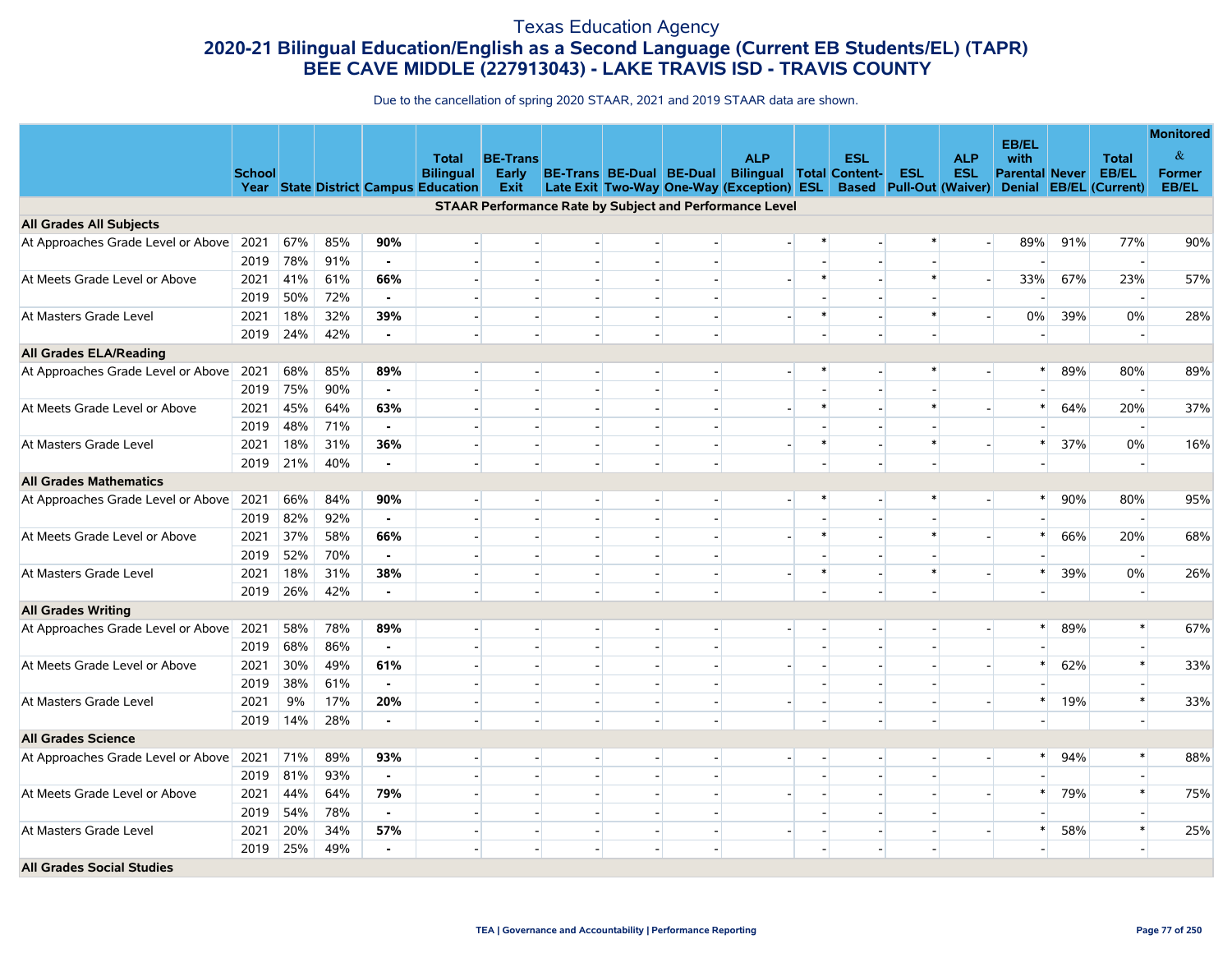# Texas Education Agency **2020-21 Bilingual Education/English as a Second Language (Current EB Students/EL) (TAPR) BEE CAVE MIDDLE (227913043) - LAKE TRAVIS ISD - TRAVIS COUNTY**

Due to the cancellation of spring 2020 STAAR, 2021 and 2019 STAAR data are shown.

|                                         | School<br>Year |     |     |                | Total<br><b>Bilingual</b><br><b>State District Campus Education</b> | <b>BE-Trans</b><br>Early<br><b>Exit</b> | BE-Trans BE-Dual BE-Dual |  | <b>ALP</b><br><b>Bilingual Total Content-</b><br>Late Exit Two-Way One-Way (Exception) ESL Based Pull-Out (Waiver) Denial EB/EL (Current) | <b>ESL</b> | <b>ESL</b> | <b>ALP</b><br><b>ESL</b> | <b>EB/EL</b><br>with<br><b>Parental Never</b> |     | <b>Total</b><br><b>EB/EL</b> | <b>Monitored</b><br>$\alpha$<br><b>Former</b><br><b>EB/EL</b> |
|-----------------------------------------|----------------|-----|-----|----------------|---------------------------------------------------------------------|-----------------------------------------|--------------------------|--|-------------------------------------------------------------------------------------------------------------------------------------------|------------|------------|--------------------------|-----------------------------------------------|-----|------------------------------|---------------------------------------------------------------|
| At Approaches Grade Level or Above 2021 |                | 73% | 91% | 95%            |                                                                     |                                         |                          |  |                                                                                                                                           |            |            |                          |                                               | 95% |                              | 100%                                                          |
|                                         | 2019           | 81% | 95% | $\blacksquare$ |                                                                     |                                         |                          |  |                                                                                                                                           |            |            |                          |                                               |     |                              |                                                               |
| At Meets Grade Level or Above           | 2021           | 49% | 72% | 70%            |                                                                     |                                         |                          |  |                                                                                                                                           |            |            |                          |                                               | 70% |                              | 75%                                                           |
|                                         | 2019           | 55% | 78% | $\blacksquare$ |                                                                     |                                         |                          |  |                                                                                                                                           |            |            |                          |                                               |     |                              |                                                               |
| At Masters Grade Level                  | 2021           | 29% | 51% | 52%            |                                                                     |                                         |                          |  |                                                                                                                                           |            |            |                          |                                               | 52% |                              | 63%                                                           |
|                                         | 2019           | 33% | 57% |                |                                                                     |                                         |                          |  |                                                                                                                                           |            |            |                          |                                               |     |                              |                                                               |

\* Indicates results are masked due to small numbers to protect student confidentiality.

- Indicates there are no students in the group.

Blank cell indicates there are no data available in the group.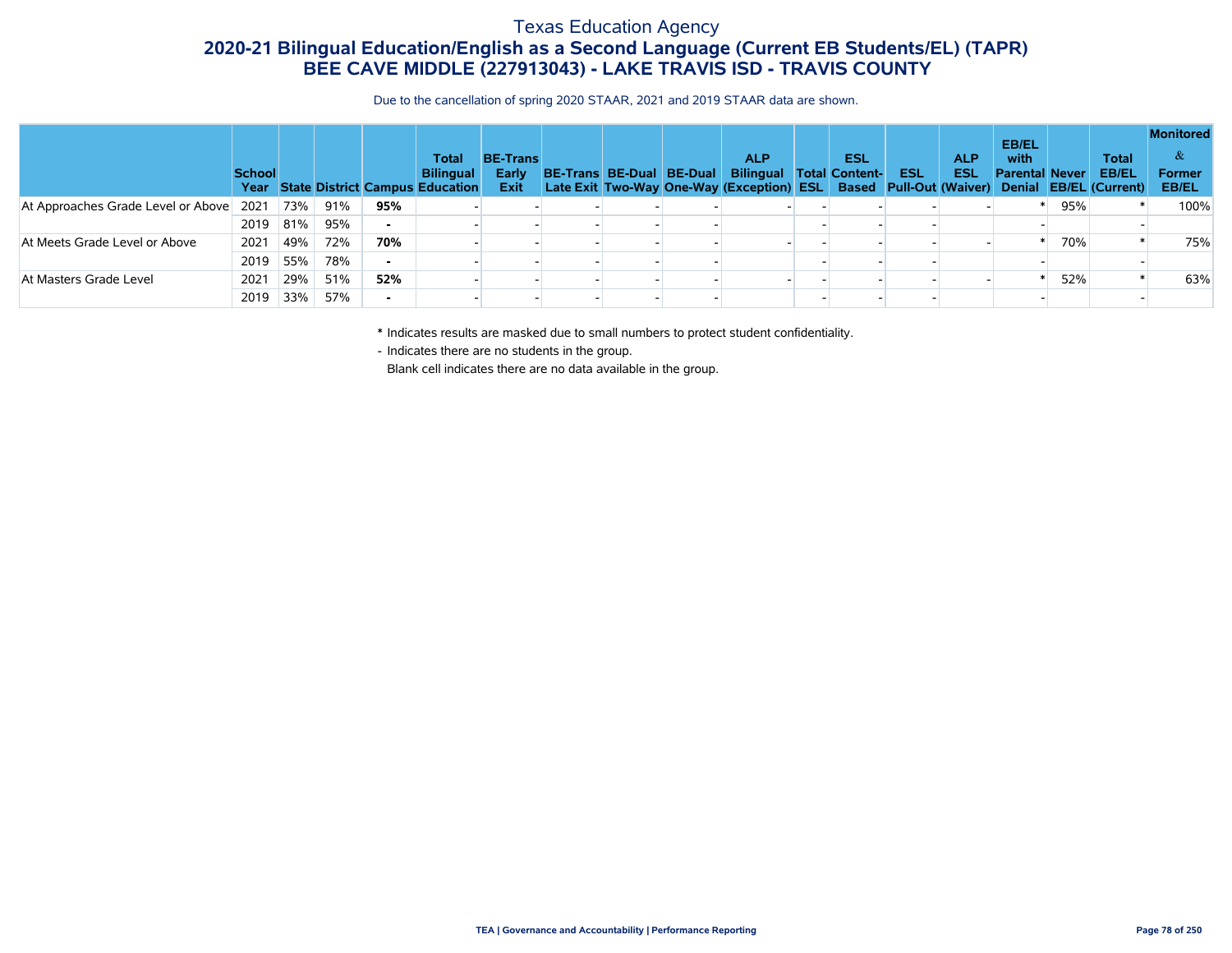# Texas Education Agency **2020-21 STAAR Participation (TAPR) BEE CAVE MIDDLE (227913043) - LAKE TRAVIS ISD - TRAVIS COUNTY**

Due to the cancellation of spring 2020 STAAR, 2021 and 2019 STAAR data are shown.

|                                                            |     |     |     | <b>African</b><br><b>State District Campus American Hispanic White</b> |       |     | <b>American</b><br>Indian                       |       | <b>Pacific</b>           | <b>Two</b><br>or<br><b>More</b> | <b>Special</b><br>Ed | Ed  | <b>Special Continu- Continu-</b><br>ously | Non-<br>ously | Econ | <b>EB/EL</b><br>(Current<br>$\alpha$<br>Asian Islander Races (Current) (Former) Enrolled Enrolled Disady Monitored) |
|------------------------------------------------------------|-----|-----|-----|------------------------------------------------------------------------|-------|-----|-------------------------------------------------|-------|--------------------------|---------------------------------|----------------------|-----|-------------------------------------------|---------------|------|---------------------------------------------------------------------------------------------------------------------|
|                                                            |     |     |     |                                                                        |       |     | <b>2021 STAAR Participation</b><br>(All Grades) |       |                          |                                 |                      |     |                                           |               |      |                                                                                                                     |
| <b>All Tests</b>                                           |     |     |     |                                                                        |       |     |                                                 |       |                          |                                 |                      |     |                                           |               |      |                                                                                                                     |
| <b>Assessment Participant</b>                              | 88% | 81% | 75% | 81%                                                                    | 73%   | 75% | 91%                                             | 72%   |                          | 67%                             | 70%                  | 72% | 74%                                       | 76%           | 66%  | 74%                                                                                                                 |
| Included in Accountability                                 | 83% | 78% | 73% | 81%                                                                    | 72%   | 74% | 91%                                             | 67%   |                          | 65%                             | 67%                  | 72% | 74%                                       | 70%           | 64%  | 68%                                                                                                                 |
| Not Included in Accountability: Mobile                     | 3%  | 3%  | 2%  | 0%                                                                     | $1\%$ | 2%  | $0\%$                                           | 4%    |                          | 2%                              | 3%                   | 0%  | 0%                                        | 6%            | 2%   | 7%                                                                                                                  |
| Not Included in Accountability: Other<br><b>Exclusions</b> | 1%  | 0%  | 0%  | 0%                                                                     | $0\%$ | 0%  | $0\%$                                           | $0\%$ |                          | $0\%$                           | 0%                   | 0%  | 0%                                        | 0%            | 0%   | 0%                                                                                                                  |
| <b>Not Tested</b>                                          | 12% | 19% | 25% | 19%                                                                    | 27%   | 25% | 9%                                              | 28%   | $\overline{\phantom{0}}$ | 33%                             | 30%                  | 28% | 26%                                       | 24%           | 34%  | 26%                                                                                                                 |
| Absent                                                     | 2%  | 8%  | 12% | 4%                                                                     | 11%   | 13% | $0\%$                                           | 3%    |                          | 20%                             | 14%                  | 9%  | 11%                                       | 14%           | 16%  | 7%                                                                                                                  |
| Other                                                      | 10% | 11% | 14% | 15%                                                                    | 16%   | 12% | 9%                                              | 25%   |                          | 13%                             | 17%                  | 19% | 15%                                       | 10%           | 18%  | 19%                                                                                                                 |

\* Indicates results are masked due to small numbers to protect student confidentiality.

- Indicates there are no students in the group.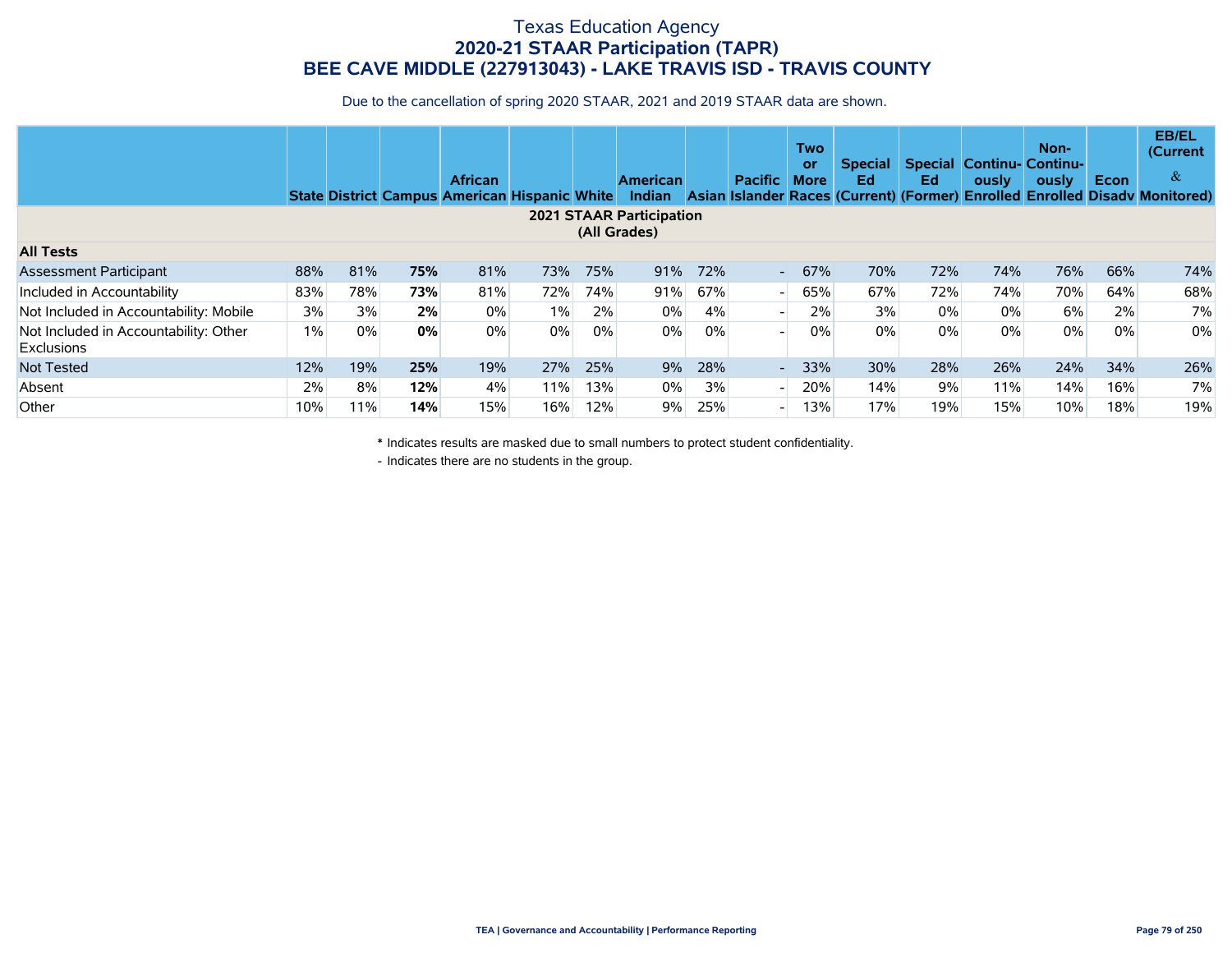#### Texas Education Agency **2020-21 Attendance, Graduation, and Dropout Rates (TAPR) BEE CAVE MIDDLE (227913043) - LAKE TRAVIS ISD - TRAVIS COUNTY**

|                                             |       |       |       | <b>African</b>                                |                          |                          | <b>American</b>             |                          | <b>Pacific</b>           | Two<br><b>or</b> | <b>More Special Econ</b> |                          |                          |
|---------------------------------------------|-------|-------|-------|-----------------------------------------------|--------------------------|--------------------------|-----------------------------|--------------------------|--------------------------|------------------|--------------------------|--------------------------|--------------------------|
|                                             |       |       |       | State District Campus American Hispanic White |                          |                          | Indian Asian Islander Races |                          |                          |                  | Ed                       | <b>Disady EB/EL</b>      |                          |
| <b>Attendance Rate</b>                      |       |       |       |                                               |                          |                          |                             |                          |                          |                  |                          |                          |                          |
| 2019-20                                     | 98.3% | 98.7% | 99.2% | 99.8%                                         |                          | 99.2% 99.1%              |                             | $*99.7%$                 |                          | $-99.5%$         |                          | 98.9% 98.4% 99.2%        |                          |
| 2018-19                                     | 95.4% | 95.3% | ÷     | $\overline{a}$                                | $\overline{a}$           |                          |                             |                          | $\overline{\phantom{0}}$ | $\overline{a}$   |                          |                          |                          |
| <b>Chronic Absenteeism</b>                  |       |       |       |                                               |                          |                          |                             |                          |                          |                  |                          |                          |                          |
| 2019-20                                     | 6.7%  | 5.9%  | 3.6%  | 0.0%                                          | 2.5%                     | 4.3%                     | $\ast$                      | 0.0%                     | $\overline{\phantom{a}}$ | 3.9%             | 2.6%                     | 6.1%                     | 0.0%                     |
| 2018-19                                     | 11.4% | 9.9%  |       |                                               |                          |                          |                             |                          |                          |                  |                          |                          |                          |
| <b>Annual Dropout Rate (Gr 7-8)</b>         |       |       |       |                                               |                          |                          |                             |                          |                          |                  |                          |                          |                          |
| 2019-20                                     | 0.5%  | 0.0%  | 0.0%  | 0.0%                                          | 0.0%                     | 0.0%                     | $\ast$                      | 0.0%                     | $\overline{\phantom{a}}$ | 0.0%             | 0.0%                     | 0.0%                     | 0.0%                     |
| 2018-19                                     | 0.4%  | 0.5%  |       |                                               |                          |                          |                             | $\overline{\phantom{0}}$ |                          | $\overline{a}$   |                          |                          |                          |
| <b>Annual Dropout Rate (Gr 9-12)</b>        |       |       |       |                                               |                          |                          |                             |                          |                          |                  |                          |                          |                          |
| 2019-20                                     | 1.6%  | 0.1%  |       |                                               | $\overline{\phantom{0}}$ |                          | $\overline{a}$              |                          |                          |                  | -                        |                          |                          |
| 2018-19                                     | 1.9%  | 0.6%  |       |                                               | $\overline{a}$           |                          |                             |                          |                          |                  |                          |                          |                          |
| 4-Year Longitudinal Rate (Gr 9-12)          |       |       |       |                                               |                          |                          |                             |                          |                          |                  |                          |                          |                          |
| Class of 2020                               |       |       |       |                                               |                          |                          |                             |                          |                          |                  |                          |                          |                          |
| Graduated                                   | 90.3% | 97.7% | ÷     |                                               | $\overline{a}$           |                          | $\overline{a}$              |                          |                          |                  | $\overline{a}$           | $\overline{\phantom{a}}$ | $\overline{\phantom{m}}$ |
| <b>Received TxCHSE</b>                      | 0.4%  | 0.5%  | ۰     |                                               | $\overline{\phantom{a}}$ |                          |                             |                          |                          |                  |                          | $\overline{a}$           |                          |
| Continued HS                                | 3.9%  | 0.8%  |       |                                               | $\overline{\phantom{a}}$ |                          | $\overline{\phantom{0}}$    |                          |                          |                  | $\overline{a}$           | $\overline{\phantom{a}}$ |                          |
| Dropped Out                                 | 5.4%  | 1.0%  | ÷     |                                               | ÷                        |                          |                             |                          |                          |                  |                          |                          |                          |
| Graduates and TxCHSE 90.7%                  |       | 98.2% |       |                                               | L                        |                          |                             |                          |                          |                  |                          |                          |                          |
| Graduates, TxCHSE,<br>and Continuers        | 94.6% | 99.0% |       |                                               |                          |                          |                             |                          |                          |                  |                          |                          |                          |
| Class of 2019                               |       |       |       |                                               |                          |                          |                             |                          |                          |                  |                          |                          |                          |
| Graduated                                   | 90.0% | 95.4% | ۰     |                                               | $\overline{\phantom{a}}$ | $\overline{\phantom{a}}$ | $\overline{a}$              | ÷                        |                          |                  | -                        | $\overline{\phantom{a}}$ |                          |
| <b>Received TxCHSE</b>                      | 0.5%  | 0.7%  | ÷     |                                               | $\overline{a}$           |                          |                             |                          |                          |                  |                          |                          |                          |
| Continued HS                                | 3.7%  | 1.9%  | ÷     |                                               | $\overline{a}$           |                          |                             |                          |                          |                  | $\overline{a}$           | $\overline{a}$           |                          |
| Dropped Out                                 | 5.9%  | 2.0%  |       |                                               | L                        |                          |                             |                          |                          |                  |                          |                          |                          |
| Graduates and TxCHSE 90.4%                  |       | 96.2% |       |                                               | $\overline{a}$           |                          |                             |                          |                          |                  | $\overline{a}$           |                          |                          |
| Graduates, TxCHSE,<br>and Continuers        | 94.1% | 98.0% |       |                                               |                          |                          |                             |                          |                          |                  |                          |                          |                          |
| 5-Year Extended Longitudinal Rate (Gr 9-12) |       |       |       |                                               |                          |                          |                             |                          |                          |                  |                          |                          |                          |
| Class of 2019                               |       |       |       |                                               |                          |                          |                             |                          |                          |                  |                          |                          |                          |
| Graduated                                   | 92.0% | 96.4% | ÷,    |                                               | $\blacksquare$           |                          | $\blacksquare$              |                          |                          |                  |                          | $\overline{\phantom{a}}$ |                          |
| <b>Received TxCHSE</b>                      | 0.5%  | 0.9%  |       |                                               | $\overline{a}$           |                          |                             |                          |                          |                  |                          |                          |                          |
| Continued HS                                | 1.3%  | 0.9%  |       |                                               | $\overline{a}$           |                          |                             |                          |                          |                  | $\overline{a}$           | $\blacksquare$           |                          |
| Dropped Out                                 | 6.1%  | 1.8%  |       |                                               | $\overline{\phantom{a}}$ |                          |                             |                          |                          |                  | $\overline{\phantom{0}}$ |                          | $\blacksquare$           |
| Graduates and TxCHSE 92.6%                  |       | 97.3% |       |                                               | $\overline{a}$           |                          |                             |                          |                          |                  | $\overline{a}$           |                          | $\overline{\phantom{a}}$ |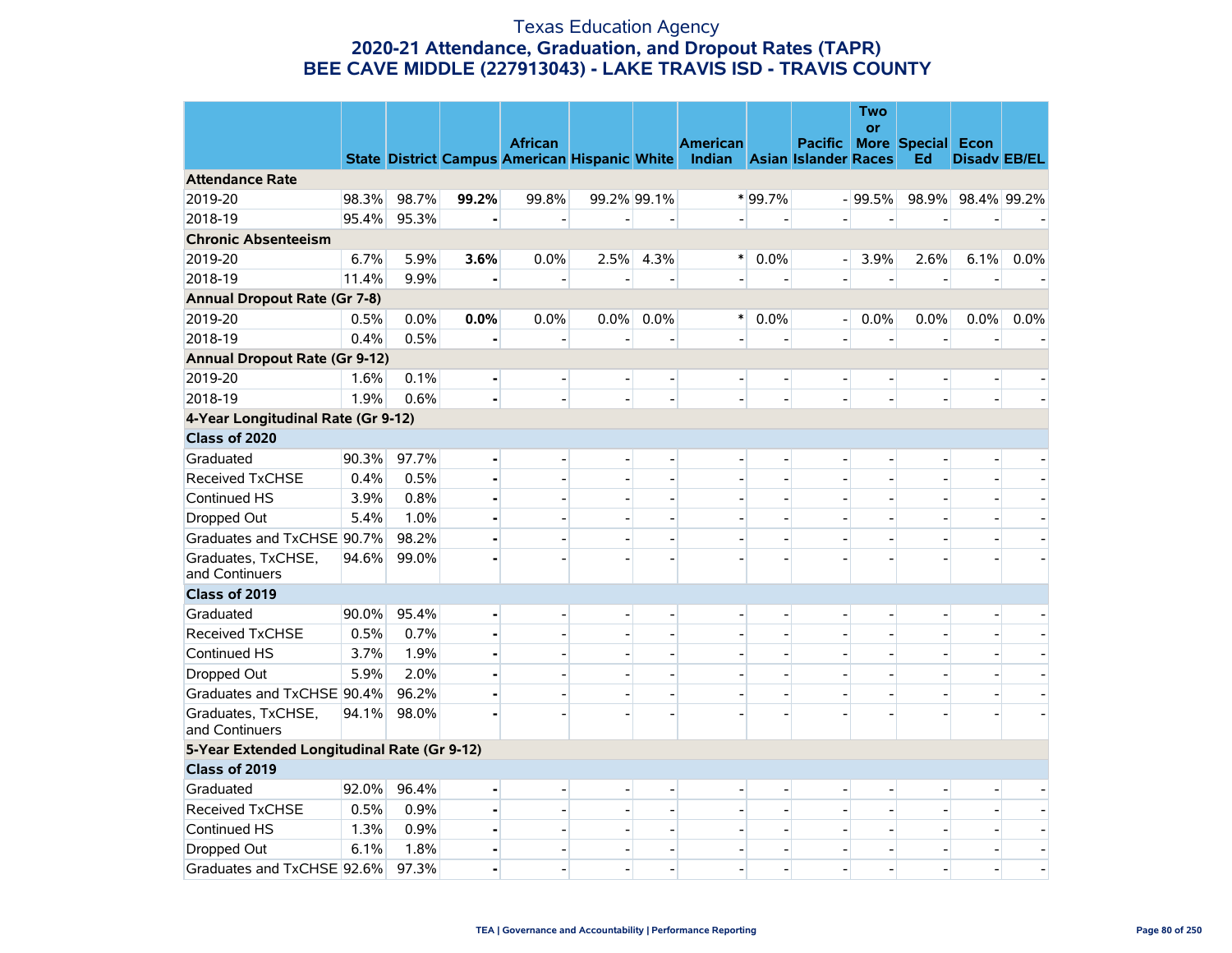#### Texas Education Agency **2020-21 Attendance, Graduation, and Dropout Rates (TAPR) BEE CAVE MIDDLE (227913043) - LAKE TRAVIS ISD - TRAVIS COUNTY**

|                                                             |       |             |                                                      |                          |                          |                |                             | Two<br><b>or</b> |                          |                     |                          |
|-------------------------------------------------------------|-------|-------------|------------------------------------------------------|--------------------------|--------------------------|----------------|-----------------------------|------------------|--------------------------|---------------------|--------------------------|
|                                                             |       |             | <b>African</b>                                       |                          | <b>American</b>          |                | <b>Pacific</b>              |                  | <b>More Special Econ</b> |                     |                          |
|                                                             |       |             | <b>State District Campus American Hispanic White</b> |                          | Indian                   |                | <b>Asian Islander Races</b> |                  | Ed                       | <b>Disadv EB/EL</b> |                          |
| Graduates, TxCHSE,<br>and Continuers                        | 93.9% | 98.2%       |                                                      |                          |                          |                |                             |                  |                          |                     |                          |
| Class of 2018                                               |       |             |                                                      |                          |                          |                |                             |                  |                          |                     |                          |
| Graduated                                                   | 92.2% | 96.5%       |                                                      |                          |                          |                |                             |                  |                          |                     |                          |
| <b>Received TxCHSE</b>                                      | 0.6%  | 0.6%        |                                                      |                          |                          |                |                             |                  |                          |                     |                          |
| Continued HS                                                | 1.1%  | 0.4%        |                                                      | ۰                        |                          |                |                             |                  | $\overline{\phantom{0}}$ |                     |                          |
| Dropped Out                                                 | 6.1%  | 2.5%        |                                                      | $\overline{\phantom{a}}$ |                          |                |                             |                  |                          |                     |                          |
| Graduates and TxCHSE 92.8%                                  |       | 97.1%       |                                                      | $\overline{a}$           |                          |                |                             |                  |                          |                     |                          |
| Graduates, TxCHSE,<br>and Continuers                        | 93.9% | 97.5%       |                                                      |                          |                          |                |                             |                  |                          |                     |                          |
| 6-Year Extended Longitudinal Rate (Gr 9-12)                 |       |             |                                                      |                          |                          |                |                             |                  |                          |                     |                          |
| Class of 2018                                               |       |             |                                                      |                          |                          |                |                             |                  |                          |                     |                          |
| Graduated                                                   | 92.6% | 96.8%       |                                                      |                          |                          |                |                             |                  |                          |                     |                          |
| <b>Received TxCHSE</b>                                      | 0.7%  | 0.6%        |                                                      | $\overline{a}$           |                          |                |                             |                  |                          |                     |                          |
| Continued HS                                                | 0.6%  | 0.1%        |                                                      |                          |                          |                |                             |                  |                          |                     |                          |
| Dropped Out                                                 | 6.1%  | 2.5%        |                                                      | $\overline{a}$           |                          |                |                             |                  |                          |                     |                          |
| Graduates and TxCHSE 93.3%                                  |       | 97.4%       |                                                      |                          |                          |                |                             |                  |                          |                     |                          |
| Graduates, TxCHSE,<br>and Continuers                        | 93.9% | 97.5%       |                                                      |                          |                          |                |                             |                  |                          |                     |                          |
| Class of 2017                                               |       |             |                                                      |                          |                          |                |                             |                  |                          |                     |                          |
| Graduated                                                   | 92.4% | 96.5%       |                                                      | $\overline{\phantom{0}}$ |                          |                |                             |                  |                          |                     |                          |
| <b>Received TxCHSE</b>                                      | 0.7%  | 0.3%        |                                                      | $\overline{a}$           |                          |                |                             |                  |                          |                     |                          |
| Continued HS                                                | 0.6%  | 0.5%        |                                                      | $\blacksquare$           |                          |                |                             |                  | $\overline{a}$           | $\blacksquare$      | $\overline{\phantom{a}}$ |
| Dropped Out                                                 | 6.3%  | 2.8%        |                                                      |                          |                          |                |                             |                  |                          |                     |                          |
| Graduates and TxCHSE 93.2%                                  |       | 96.8%       |                                                      |                          |                          |                |                             |                  |                          |                     |                          |
| Graduates, TxCHSE,<br>and Continuers                        | 93.7% | 97.2%       |                                                      |                          |                          |                |                             |                  |                          |                     |                          |
| 4-Year Federal Graduation Rate Without Exclusions (Gr 9-12) |       |             |                                                      |                          |                          |                |                             |                  |                          |                     |                          |
| Class of 2020                                               |       | 90.3% 97.3% |                                                      | $\overline{\phantom{a}}$ |                          |                |                             |                  | $\overline{a}$           | $\overline{a}$      |                          |
| Class of 2019                                               |       | 90.0% 95.3% |                                                      |                          |                          |                |                             |                  |                          |                     |                          |
| RHSP/DAP Graduates (Longitudinal Rate)                      |       |             |                                                      |                          |                          |                |                             |                  |                          |                     |                          |
| Class of 2020                                               | 83.0% |             |                                                      | $\overline{a}$           | $\overline{\phantom{a}}$ |                |                             |                  | $\overline{a}$           |                     |                          |
| Class of 2019                                               | 73.3% |             |                                                      | $\overline{\phantom{0}}$ | $\overline{\phantom{a}}$ | $\overline{a}$ |                             |                  | $\overline{a}$           | $\blacksquare$      | $\overline{a}$           |
| <b>FHSP-E Graduates (Longitudinal Rate)</b>                 |       |             |                                                      |                          |                          |                |                             |                  |                          |                     |                          |
| Class of 2020                                               | 4.3%  | 1.4%        |                                                      | $\overline{\phantom{a}}$ |                          |                |                             |                  |                          |                     |                          |
| Class of 2019                                               | 4.2%  | 2.0%        |                                                      |                          |                          |                |                             |                  |                          |                     |                          |
| <b>FHSP-DLA Graduates (Longitudinal Rate)</b>               |       |             |                                                      |                          |                          |                |                             |                  |                          |                     |                          |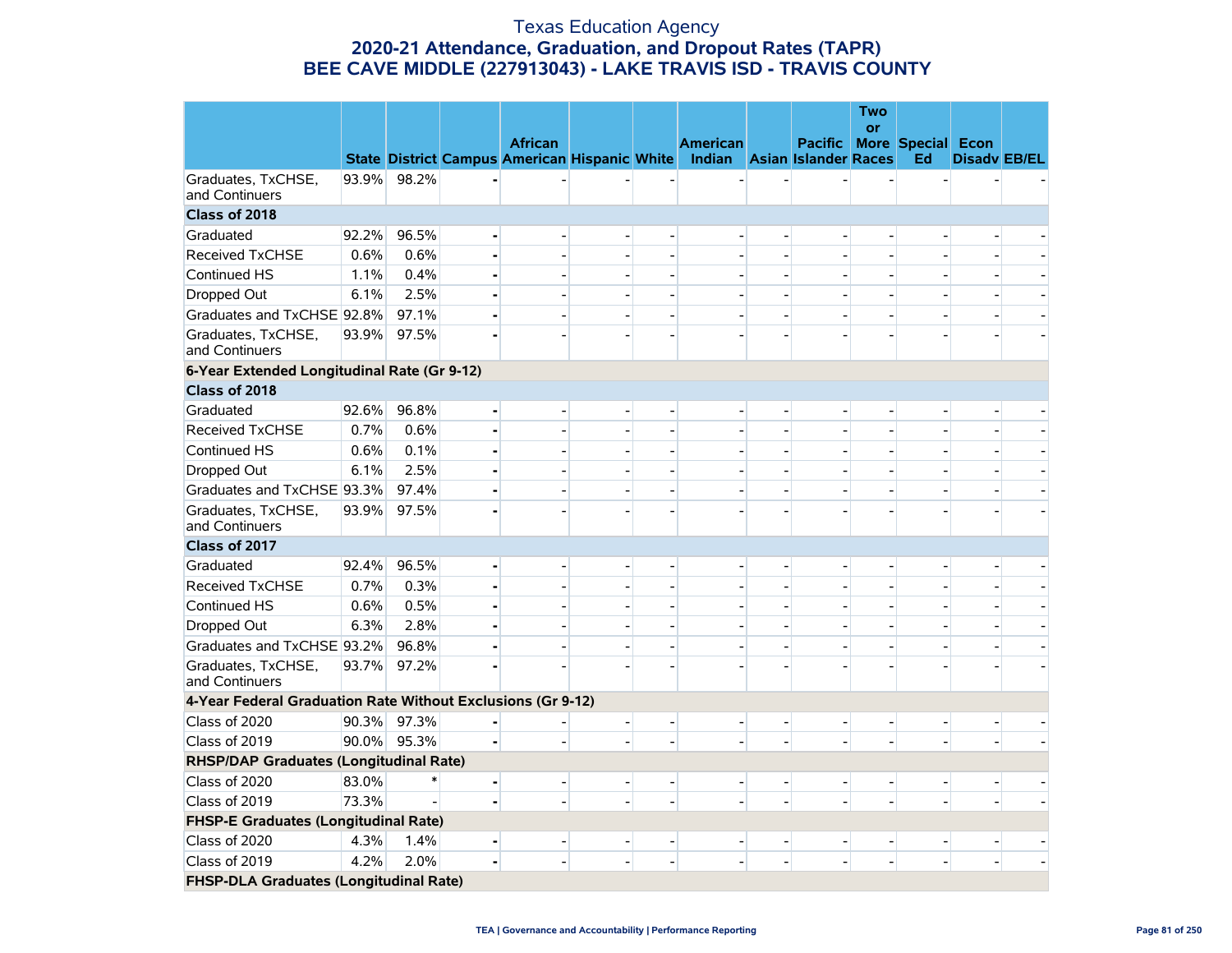#### Texas Education Agency **2020-21 Attendance, Graduation, and Dropout Rates (TAPR) BEE CAVE MIDDLE (227913043) - LAKE TRAVIS ISD - TRAVIS COUNTY**

|                                                        |       |             |                                                                        |                          |                           |                                               | <b>Two</b><br>or |                                |                     |  |
|--------------------------------------------------------|-------|-------------|------------------------------------------------------------------------|--------------------------|---------------------------|-----------------------------------------------|------------------|--------------------------------|---------------------|--|
|                                                        |       |             | <b>African</b><br><b>State District Campus American Hispanic White</b> |                          | <b>American</b><br>Indian | <b>Pacific</b><br><b>Asian Islander Races</b> |                  | <b>More Special Econ</b><br>Ed | <b>Disady EB/EL</b> |  |
| Class of 2020                                          | 83.5% | 93.0%       |                                                                        |                          |                           |                                               |                  |                                |                     |  |
| Class of 2019                                          | 83.5% | 91.6%       |                                                                        |                          |                           |                                               |                  |                                |                     |  |
| RHSP/DAP/FHSP-E/FHSP-DLA Graduates (Longitudinal Rate) |       |             |                                                                        |                          |                           |                                               |                  |                                |                     |  |
| Class of 2020                                          | 87.8% | 94.3%       |                                                                        |                          |                           |                                               |                  |                                |                     |  |
| Class of 2019                                          | 87.6% | 93.5%       |                                                                        | $\overline{\phantom{0}}$ |                           |                                               |                  |                                |                     |  |
| <b>RHSP/DAP Graduates (Annual Rate)</b>                |       |             |                                                                        |                          |                           |                                               |                  |                                |                     |  |
| 2019-20                                                | 38.6% | 20.0%       |                                                                        |                          |                           |                                               |                  |                                |                     |  |
| 2018-19                                                | 32.7% |             |                                                                        | $\overline{\phantom{a}}$ |                           |                                               |                  |                                |                     |  |
| <b>FHSP-E Graduates (Annual Rate)</b>                  |       |             |                                                                        |                          |                           |                                               |                  |                                |                     |  |
| 2019-20                                                | 4.4%  | 1.4%        |                                                                        |                          |                           |                                               |                  |                                |                     |  |
| 2018-19                                                | 4.4%  | 1.9%        |                                                                        |                          |                           |                                               |                  |                                |                     |  |
| <b>FHSP-DLA Graduates (Annual Rate)</b>                |       |             |                                                                        |                          |                           |                                               |                  |                                |                     |  |
| 2019-20                                                | 81.8% | 92.5%       |                                                                        |                          |                           |                                               |                  |                                |                     |  |
| 2018-19                                                | 82.1% | 90.2%       |                                                                        |                          |                           |                                               |                  |                                |                     |  |
| RHSP/DAP/FHSP-E/FHSP-DLA Graduates (Annual Rate)       |       |             |                                                                        |                          |                           |                                               |                  |                                |                     |  |
| 2019-20                                                | 85.8% | 93.4%       |                                                                        |                          |                           |                                               |                  |                                |                     |  |
| 2018-19                                                |       | 85.9% 91.8% |                                                                        |                          |                           |                                               |                  |                                |                     |  |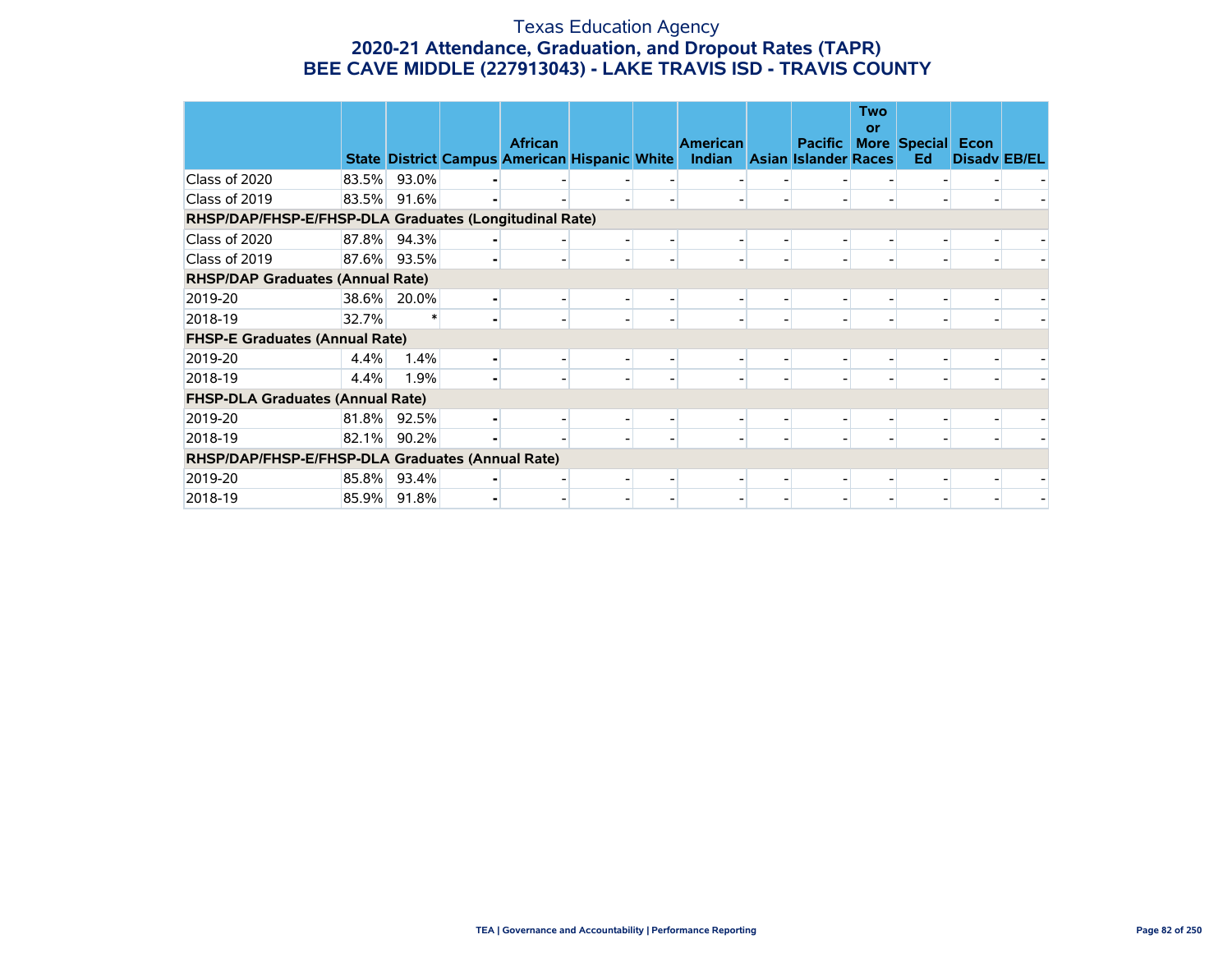#### Texas Education Agency **2020-21 Graduation Profile (TAPR) BEE CAVE MIDDLE (227913043) - LAKE TRAVIS ISD - TRAVIS COUNTY**

|                                                            | Count | <b>Campus Campus District</b><br><b>Percent</b> | Count          | <b>State</b><br>Count |
|------------------------------------------------------------|-------|-------------------------------------------------|----------------|-----------------------|
| Graduates (2019-20 Annual Graduates)                       |       |                                                 |                |                       |
| <b>Total Graduates</b>                                     |       |                                                 |                | 737 360,220           |
| <b>By Ethnicity:</b>                                       |       |                                                 |                |                       |
| African American                                           |       |                                                 | 8              | 44,729                |
| Hispanic                                                   |       |                                                 | 151            | 184,060               |
| White                                                      |       |                                                 |                | 502 105,215           |
| American Indian                                            |       |                                                 | 1              | 1,226                 |
| Asian                                                      |       |                                                 | 41             | 17,126                |
| Pacific Islander                                           |       |                                                 | $\overline{2}$ | 557                   |
| Two or More Races                                          |       |                                                 | 32             | 7,307                 |
| <b>By Graduation Type:</b>                                 |       |                                                 |                |                       |
| Minimum H.S. Program                                       |       |                                                 | 4              | 1,512                 |
| Recommended H.S. Program/Distinguished Achievement Program |       |                                                 | 1              | 952                   |
| Foundation H.S. Program (No Endorsement)                   |       |                                                 | 45             | 49,535                |
| Foundation H.S. Program (Endorsement)                      |       |                                                 | 10             | 15,689                |
| Foundation H.S. Program (DLA)                              |       |                                                 |                | 677 292,532           |
|                                                            |       |                                                 |                |                       |
| <b>Special Education Graduates</b>                         |       |                                                 | 47             | 29,018                |
| Economically Disadvantaged Graduates                       |       |                                                 | 80             | 187,187               |
| Emergent Bilingual (EB)/English Learner (EL) Graduates     |       |                                                 | 17             | 29,639                |
| <b>At-Risk Graduates</b>                                   |       |                                                 |                | 139 148,836           |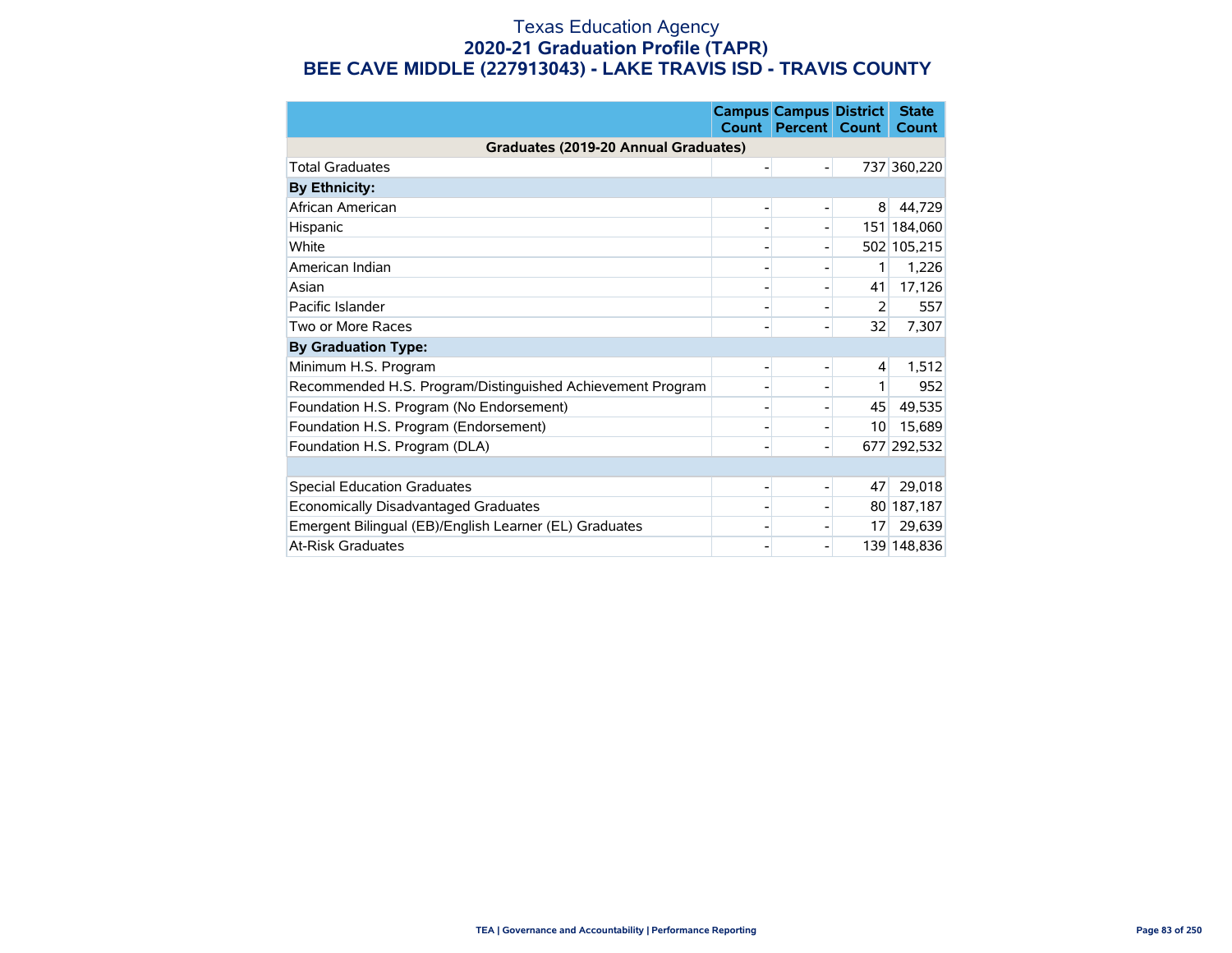## Texas Education Agency **2020-21 College, Career, and Military Readiness (CCMR) (TAPR) BEE CAVE MIDDLE (227913043) - LAKE TRAVIS ISD - TRAVIS COUNTY**

**There is no data for this campus.**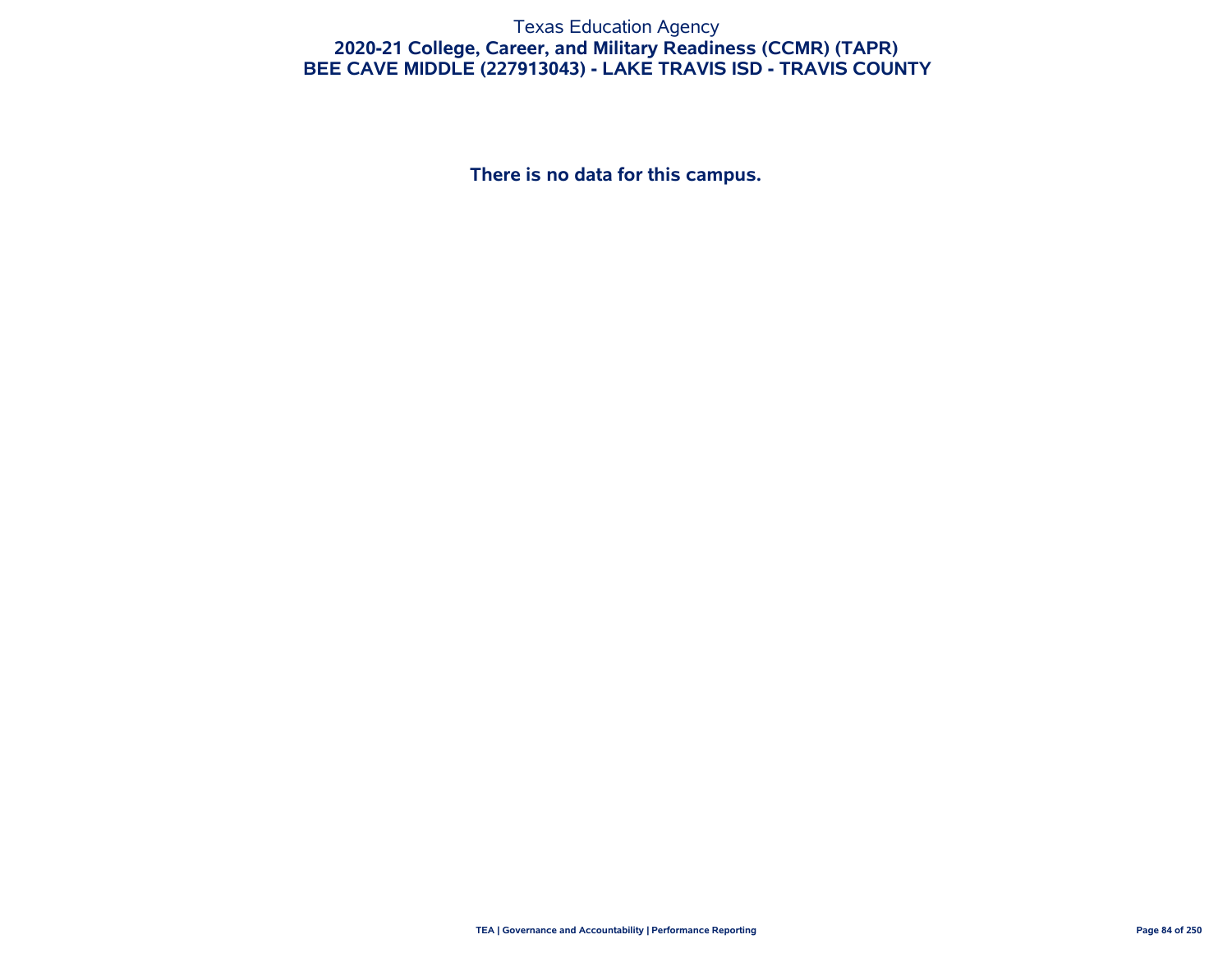## Texas Education Agency **2020-21 CCMR-Related Indicators (TAPR) BEE CAVE MIDDLE (227913043) - LAKE TRAVIS ISD - TRAVIS COUNTY**

**There is no data for this campus.**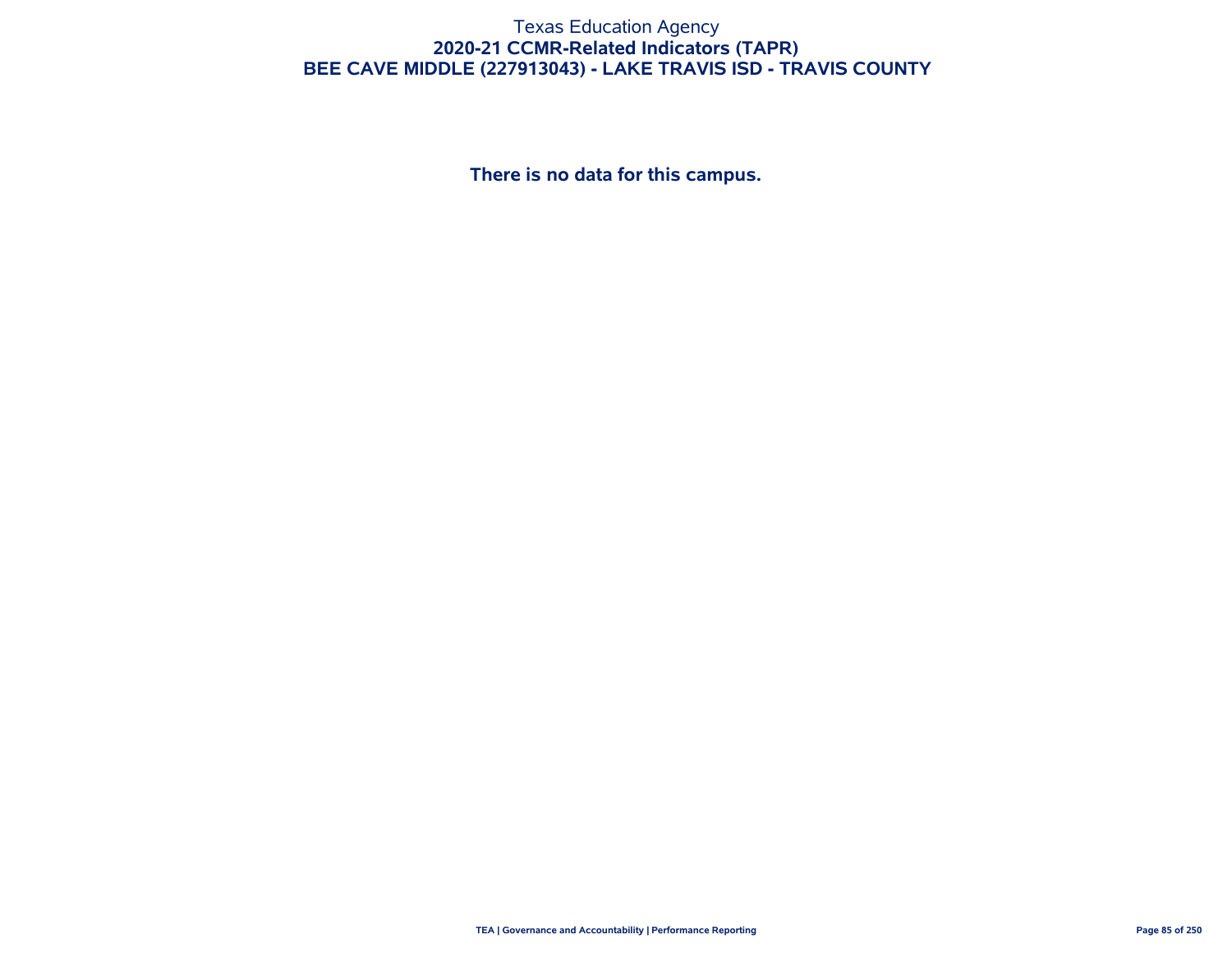#### Texas Education Agency **2020-21 Other Postsecondary Indicators (TAPR) BEE CAVE MIDDLE (227913043) - LAKE TRAVIS ISD - TRAVIS COUNTY**

**There is no data for this campus.**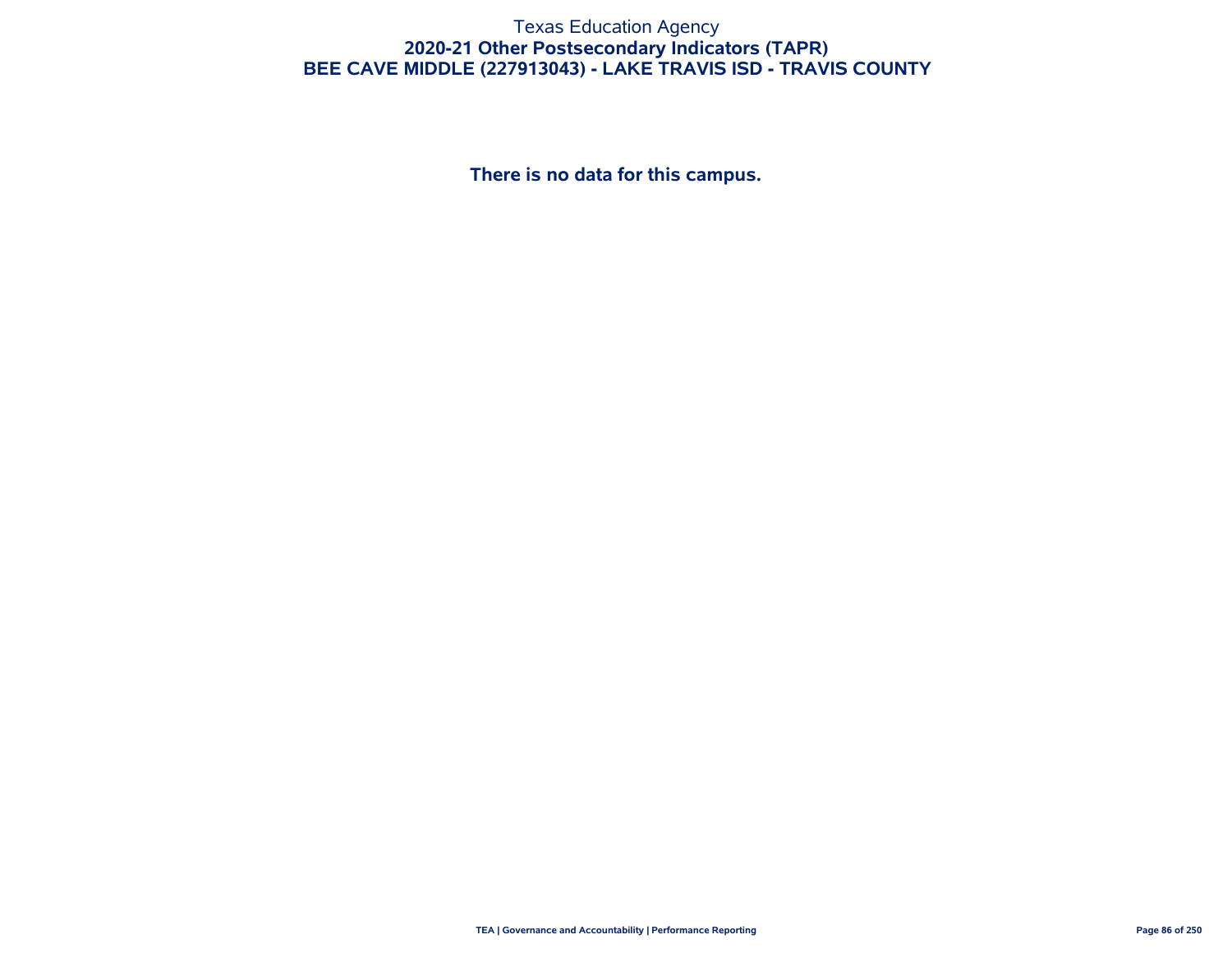#### Texas Education Agency **2020-21 Student Information (TAPR) BEE CAVE MIDDLE (227913043) - LAKE TRAVIS ISD - TRAVIS COUNTY**

|                                               |                |                               | <b>Membership</b> |                             |                |                               | <b>Enrollment</b> |                             |
|-----------------------------------------------|----------------|-------------------------------|-------------------|-----------------------------|----------------|-------------------------------|-------------------|-----------------------------|
|                                               |                | <b>Campus</b>                 |                   |                             |                | <b>Campus</b>                 |                   |                             |
| <b>Student Information</b>                    |                | <b>Count Percent District</b> |                   | <b>State</b>                |                | <b>Count Percent District</b> |                   | <b>State</b>                |
|                                               |                |                               |                   |                             |                |                               |                   |                             |
| <b>Total Students</b>                         |                |                               |                   | 849 100.0% 10,970 5,359,040 |                |                               |                   | 849 100.0% 11,001 5,371,586 |
| <b>Students by Grade:</b>                     |                |                               |                   |                             |                |                               |                   |                             |
| Early Childhood Education                     | 0              | 0.0%                          | 0.3%              | 0.3%                        | 0              | 0.0%                          | 0.5%              | 0.4%                        |
| Pre-Kindergarten                              | 0              | 0.0%                          | 1.0%              | 3.7%                        | 0              | 0.0%                          | 1.0%              | 3.7%                        |
| Kindergarten                                  | 0              | 0.0%                          | 5.8%              | 6.7%                        | $\mathbf 0$    | 0.0%                          | 5.8%              | 6.7%                        |
| Grade 1                                       | 0              | 0.0%                          | 6.8%              | 7.1%                        | 0              | 0.0%                          | 6.8%              | 7.1%                        |
| Grade 2                                       | 0              | 0.0%                          | 7.3%              | 7.1%                        | $\mathbf 0$    | 0.0%                          | 7.3%              | 7.1%                        |
| Grade 3                                       | $\mathbf 0$    | 0.0%                          | 7.2%              | 7.1%                        | 0              | 0.0%                          | 7.1%              | 7.1%                        |
| Grade 4                                       | 0              | 0.0%                          | 7.3%              | 7.2%                        | 0              | 0.0%                          | 7.3%              | 7.2%                        |
| Grade 5                                       | 0              | 0.0%                          | 7.2%              | 7.4%                        | 0              | 0.0%                          | 7.2%              | 7.4%                        |
| Grade 6                                       | 275            | 32.4%                         | 7.8%              | 7.7%                        | 275            | 32.4%                         | 7.8%              | 7.7%                        |
| Grade 7                                       | 291            | 34.3%                         | 8.4%              | 7.9%                        | 291            | 34.3%                         | 8.3%              | 7.8%                        |
| Grade 8                                       | 283            | 33.3%                         | 8.5%              | 7.9%                        | 283            | 33.3%                         | 8.5%              | 7.9%                        |
| Grade 9                                       | 0              | 0.0%                          | 8.7%              | 8.1%                        | $\overline{0}$ | 0.0%                          | 8.7%              | 8.1%                        |
| Grade 10                                      | $\mathbf{0}$   | 0.0%                          | 8.3%              | 7.8%                        | 0              | 0.0%                          | 8.3%              | 7.8%                        |
| Grade 11                                      | 0              | 0.0%                          | 7.7%              | 7.2%                        | $\pmb{0}$      | 0.0%                          | 7.7%              | 7.2%                        |
| Grade 12                                      | 0              | 0.0%                          | 7.7%              | 6.8%                        | $\overline{0}$ | 0.0%                          | 7.7%              | 6.8%                        |
| <b>Ethnic Distribution:</b>                   |                |                               |                   |                             |                |                               |                   |                             |
| African American                              | 18             | 2.1%                          | 1.8%              | 12.7%                       | 18             | 2.1%                          | 1.7%              | 12.7%                       |
| Hispanic                                      | 120            | 14.1%                         | 20.0%             | 52.9%                       | 120            | 14.1%                         | 20.1%             | 52.9%                       |
| White                                         | 589            | 69.4%                         | 65.8%             | 26.5%                       | 589            | 69.4%                         | 65.8%             | 26.5%                       |
| American Indian                               | 4              | 0.5%                          | 0.3%              | 0.3%                        | $\overline{4}$ | 0.5%                          | 0.3%              | 0.3%                        |
| Asian                                         | 66             | 7.8%                          | 7.1%              | 4.7%                        | 66             | 7.8%                          | 7.1%              | 4.7%                        |
| Pacific Islander                              | 0              | 0.0%                          | 0.1%              | 0.2%                        | 0              | 0.0%                          | 0.1%              | 0.2%                        |
| Two or More Races                             | 52             | 6.1%                          | 4.9%              | 2.7%                        | 52             | 6.1%                          | 4.9%              | 2.7%                        |
| Sex:                                          |                |                               |                   |                             |                |                               |                   |                             |
| Female                                        | 381            | 44.9%                         | 47.9%             | 48.9%                       | 381            | 44.9%                         | 47.9%             | 48.9%                       |
| Male                                          | 468            | 55.1%                         | 52.1%             | 51.1%                       | 468            | 55.1%                         | 52.1%             | 51.1%                       |
|                                               |                |                               |                   |                             |                |                               |                   |                             |
| Economically Disadvantaged                    | 43             | 5.1%                          | 9.7%              | 60.3%                       | 43             | 5.1%                          | 9.7%              | 60.2%                       |
| Non-Educationally Disadvantaged               | 806            | 94.9%                         | 90.3%             | 39.7%                       | 806            | 94.9%                         | 90.3%             | 39.8%                       |
| Section 504 Students                          | 130            | 15.3%                         | 11.5%             | 7.2%                        | 130            | 15.3%                         | 11.5%             | 7.2%                        |
| EB Students/EL                                | 9              | 1.1%                          | 6.6%              | 20.7%                       | 9              | 1.1%                          | 6.5%              | 20.6%                       |
| Students w/ Disciplinary Placements (2019-20) | 1              | 0.1%                          | 0.2%              | 1.2%                        |                |                               |                   |                             |
| Students w/ Dyslexia                          | 50             | 5.9%                          | 4.3%              | 4.5%                        | 50             | 5.9%                          | 4.3%              | 4.5%                        |
| <b>Foster Care</b>                            | $\overline{2}$ | 0.2%                          | 0.2%              | 0.3%                        | $\overline{2}$ | 0.2%                          | 0.2%              | 0.3%                        |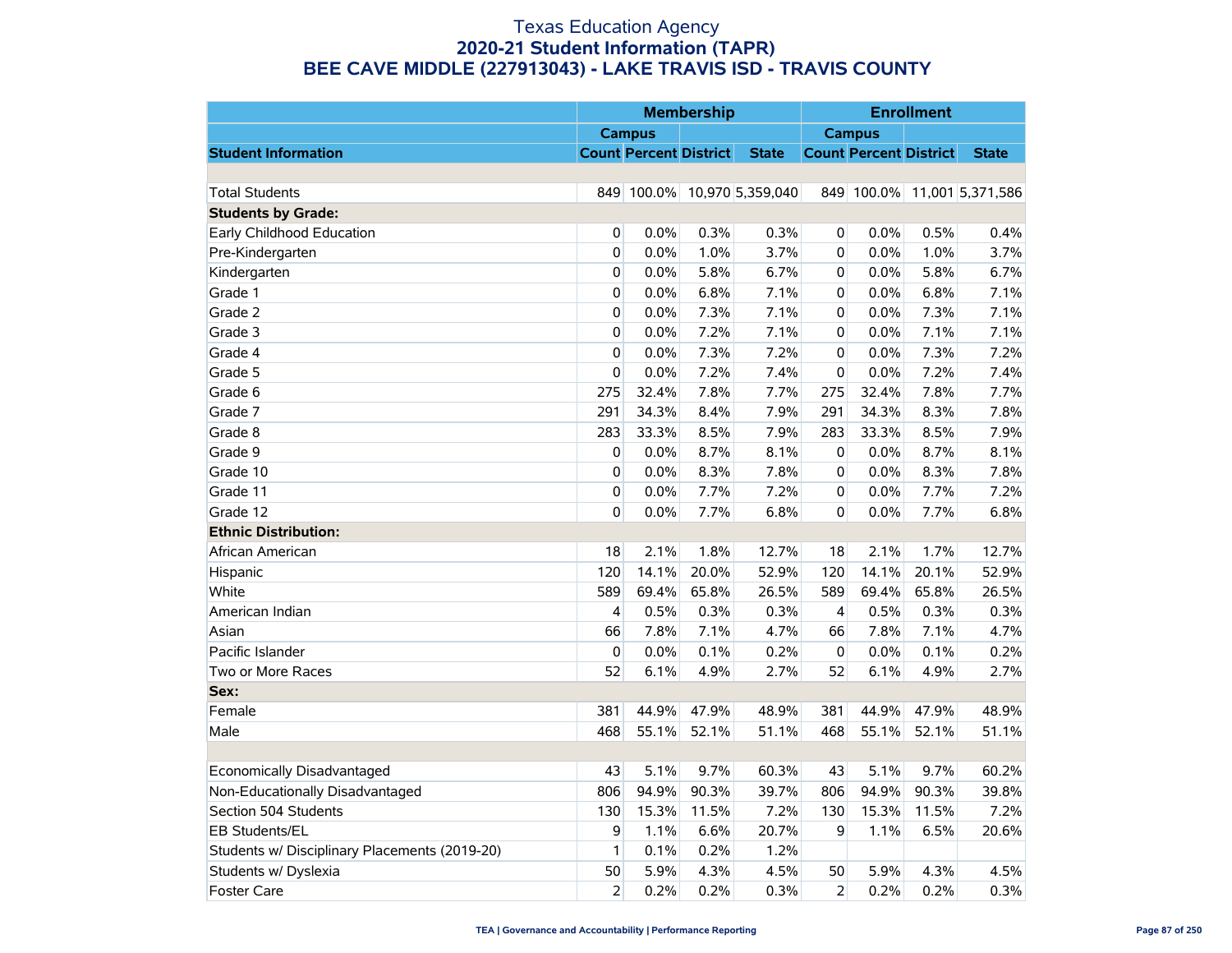#### Texas Education Agency **2020-21 Student Information (TAPR) BEE CAVE MIDDLE (227913043) - LAKE TRAVIS ISD - TRAVIS COUNTY**

|                                                                          |                |                               | <b>Membership</b> |              |     |               | <b>Enrollment</b>             |              |
|--------------------------------------------------------------------------|----------------|-------------------------------|-------------------|--------------|-----|---------------|-------------------------------|--------------|
|                                                                          |                | <b>Campus</b>                 |                   |              |     | <b>Campus</b> |                               |              |
| <b>Student Information</b>                                               |                | <b>Count Percent District</b> |                   | <b>State</b> |     |               | <b>Count Percent District</b> | <b>State</b> |
| Homeless                                                                 | 1              | 0.1%                          | 0.1%              | 1.1%         | 1   | 0.1%          | 0.1%                          | 1.1%         |
| Immigrant                                                                | 3              | 0.4%                          | 0.8%              | 2.0%         | 3   | 0.4%          | 0.8%                          | 2.0%         |
| Migrant                                                                  | 0              | 0.0%                          | 0.0%              | 0.3%         | 0   | 0.0%          | 0.0%                          | 0.3%         |
| Title I                                                                  | 0              | 0.0%                          | 10.6%             | 64.5%        | 0   | 0.0%          | 10.6%                         | 64.5%        |
| Military Connected                                                       | 3              | 0.4%                          | 0.5%              | 2.7%         | 3   | 0.4%          | 0.5%                          | 2.7%         |
| At-Risk                                                                  | 130            | 15.3%                         | 18.5%             | 49.2%        | 130 | 15.3%         | 18.5%                         | 49.1%        |
| <b>Students by Instructional Program:</b>                                |                |                               |                   |              |     |               |                               |              |
| <b>Bilingual/ESL Education</b>                                           | 5              | 0.6%                          | 6.4%              | 21.0%        | 5   | 0.6%          | 6.4%                          | 20.9%        |
| Gifted and Talented Education                                            | 103            | 12.1%                         | 9.4%              | 8.3%         | 103 | 12.1%         | 9.4%                          | 8.3%         |
| <b>Special Education</b>                                                 | 66             | 7.8%                          | 10.1%             | 11.1%        | 66  | 7.8%          | 10.4%                         | 11.3%        |
| Students with Disabilities by Type of Primary Disability:                |                |                               |                   |              |     |               |                               |              |
| <b>Total Students with Disabilities</b>                                  | 66             |                               |                   |              |     |               |                               |              |
| By Type of Primary Disability<br>Students with Intellectual Disabilities | 24             | 36.4%                         | 32.1%             | 42.5%        |     |               |                               |              |
| Students with Physical Disabilities                                      | 12             | 18.2%                         | 26.5%             | 21.3%        |     |               |                               |              |
| <b>Students with Autism</b>                                              | 8              | 12.1%                         | 14.9%             | 14.1%        |     |               |                               |              |
| Students with Behavioral Disabilities                                    | 22             | 33.3%                         | 25.7%             | 20.6%        |     |               |                               |              |
| Students with Non-Categorical Early Childhood                            | 0              | 0.0%                          | 0.9%              | 1.5%         |     |               |                               |              |
| Mobility (2019-20):                                                      |                |                               |                   |              |     |               |                               |              |
| <b>Total Mobile Students</b>                                             | 43             | 4.8%                          | 6.3%              | 13.8%        |     |               |                               |              |
| By Ethnicity:<br>African American                                        | $\overline{2}$ | 0.2%                          | 0.2%              | 2.8%         |     |               |                               |              |
| Hispanic                                                                 | 11             | 1.2%                          | 1.6%              | 7.1%         |     |               |                               |              |
| White                                                                    | 26             | 2.9%                          | 3.9%              | 3.1%         |     |               |                               |              |
| American Indian                                                          | 0              | 0.0%                          | 0.0%              | 0.1%         |     |               |                               |              |
| Asian                                                                    | 1              | 0.1%                          | 0.4%              | 0.4%         |     |               |                               |              |
| Pacific Islander                                                         | 0              | 0.0%                          | 0.0%              | 0.0%         |     |               |                               |              |
| Two or More Races                                                        | 3              | 0.3%                          | 0.2%              | 0.4%         |     |               |                               |              |
| Count and Percent of Special Ed Students who are Mobile                  | 5              | 6.6%                          | 9.6%              | 16.5%        |     |               |                               |              |
| Count and Percent of EB Students/EL who are Mobile                       | 3              | 27.3%                         | 10.3%             | 13.6%        |     |               |                               |              |
| Count and Percent of Econ Dis Students who are Mobile                    | 8              | 13.6%                         | 10.5%             | 16.0%        |     |               |                               |              |
| <b>Student Attrition (2019-20):</b>                                      |                |                               |                   |              |     |               |                               |              |
| <b>Total Student Attrition</b>                                           | 45             | 7.9%                          | 19.1%             | 16.6%        |     |               |                               |              |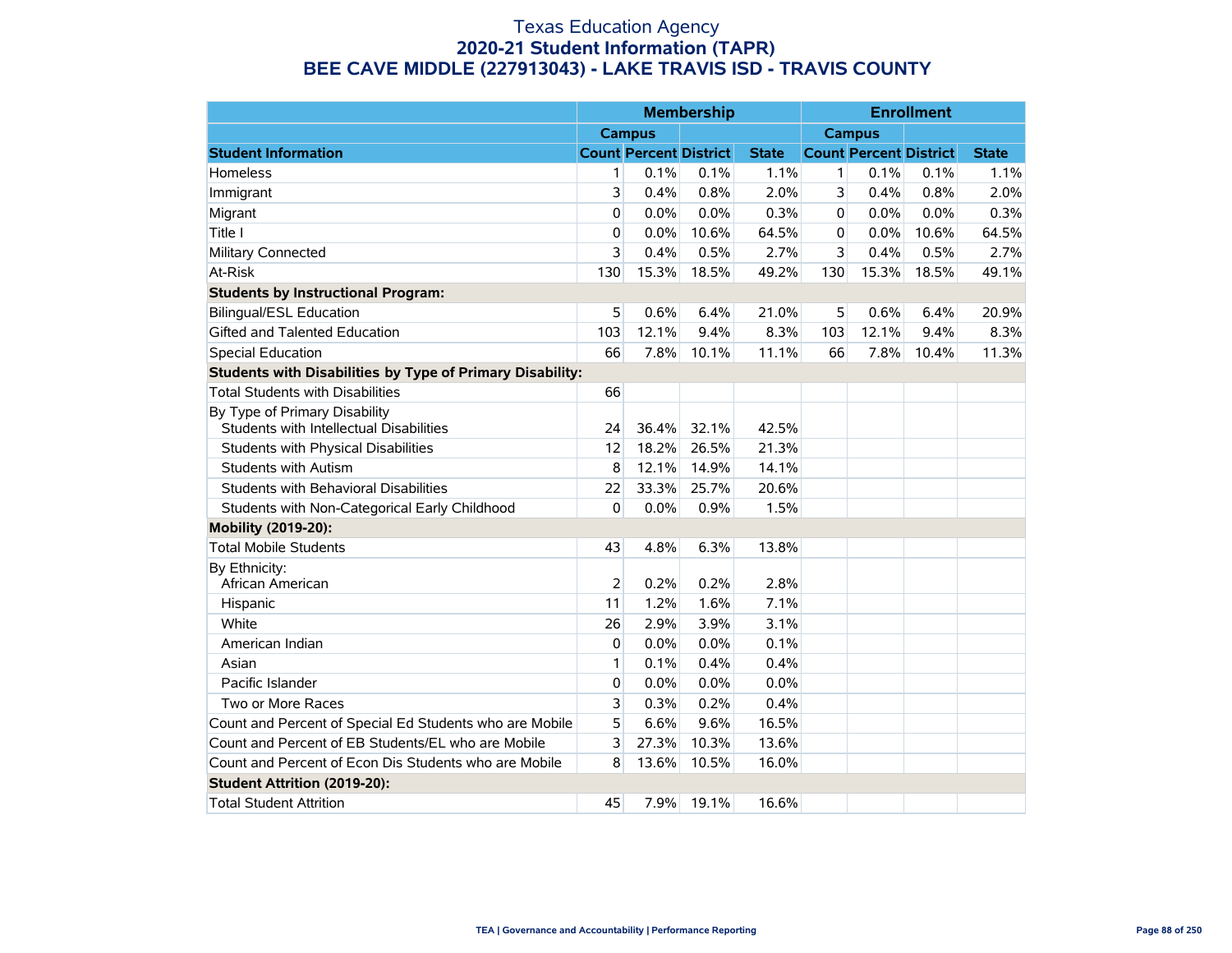#### Texas Education Agency **2020-21 Student Information (TAPR) BEE CAVE MIDDLE (227913043) - LAKE TRAVIS ISD - TRAVIS COUNTY**

|                                                                                  | --Non-Special<br><b>Education Rates--</b> |         |              | ---Special Education<br>Rates--- |  |              |  |
|----------------------------------------------------------------------------------|-------------------------------------------|---------|--------------|----------------------------------|--|--------------|--|
| <b>Student</b><br><b>Information Campus District State Campus District State</b> |                                           |         |              |                                  |  |              |  |
|                                                                                  | <b>Retention Rates by Grade:</b>          |         |              |                                  |  |              |  |
| Kindergarten                                                                     |                                           |         | $1.3\%$ 1.4% | -                                |  | 5.6% 4.8%    |  |
| Grade 1                                                                          |                                           |         | $0.5\%$ 1.9% | $\overline{\phantom{0}}$         |  | $2.3\%$ 3.2% |  |
| Grade 2                                                                          | $\overline{\phantom{0}}$                  | $0.3\%$ | 1.0%         | -                                |  | 1.0% 1.4%    |  |
| Grade 3                                                                          |                                           |         | $0.5\%$ 0.5% | -                                |  | $0.0\%$ 0.6% |  |
| Grade 4                                                                          | ۰                                         |         | $0.0\%$ 0.3% | -                                |  | $0.0\%$ 0.4% |  |
| Grade 5                                                                          |                                           |         | $0.3\%$ 0.2% |                                  |  | $1.0\%$ 0.3% |  |
| Grade 6                                                                          | 0.0%                                      |         | $0.0\%$ 0.2% | $0.0\%$                          |  | $0.0\%$ 0.3% |  |
| Grade 7                                                                          | $0.0\%$                                   |         | $0.0\%$ 0.3% | 0.0%                             |  | $0.0\%$ 0.3% |  |
| Grade 8                                                                          | $0.0\%$                                   |         | $0.1\%$ 0.2% | $0.0\%$                          |  | $0.0\%$ 0.4% |  |
| Grade 9                                                                          |                                           |         | $0.2\%$ 4.7% |                                  |  | $0.0\%$ 7.8% |  |

Class Size Averages by Grade and Subject (Derived from teacher responsibility records):

| <b>Class Size</b><br><b>Information</b> | <b>Campus District State</b> |      |      |  |  |  |  |
|-----------------------------------------|------------------------------|------|------|--|--|--|--|
| Elementary:                             |                              |      |      |  |  |  |  |
| Kindergarten                            |                              | 19.4 | 17.7 |  |  |  |  |
| Grade 1                                 |                              | 18.5 | 18.0 |  |  |  |  |
| Grade 2                                 |                              | 20.4 | 18.0 |  |  |  |  |
| Grade 3                                 |                              | 19.6 | 18.2 |  |  |  |  |
| Grade 4                                 |                              | 19.6 | 18.3 |  |  |  |  |
| Grade 5                                 |                              | 21.7 | 19.8 |  |  |  |  |
| Grade 6                                 | 25.9                         | 22.0 | 19.4 |  |  |  |  |
| Secondary:                              |                              |      |      |  |  |  |  |
| English/Language Arts                   | 21.7                         | 21.9 | 15.7 |  |  |  |  |
| Foreign Languages                       | 28.5                         | 21.6 | 17.8 |  |  |  |  |
| <b>Mathematics</b>                      | 21.4                         | 23.0 | 16.9 |  |  |  |  |
| Science                                 | 27.2                         | 24.3 | 17.9 |  |  |  |  |
| Social Studies                          | 26.0                         | 24.2 | 18.3 |  |  |  |  |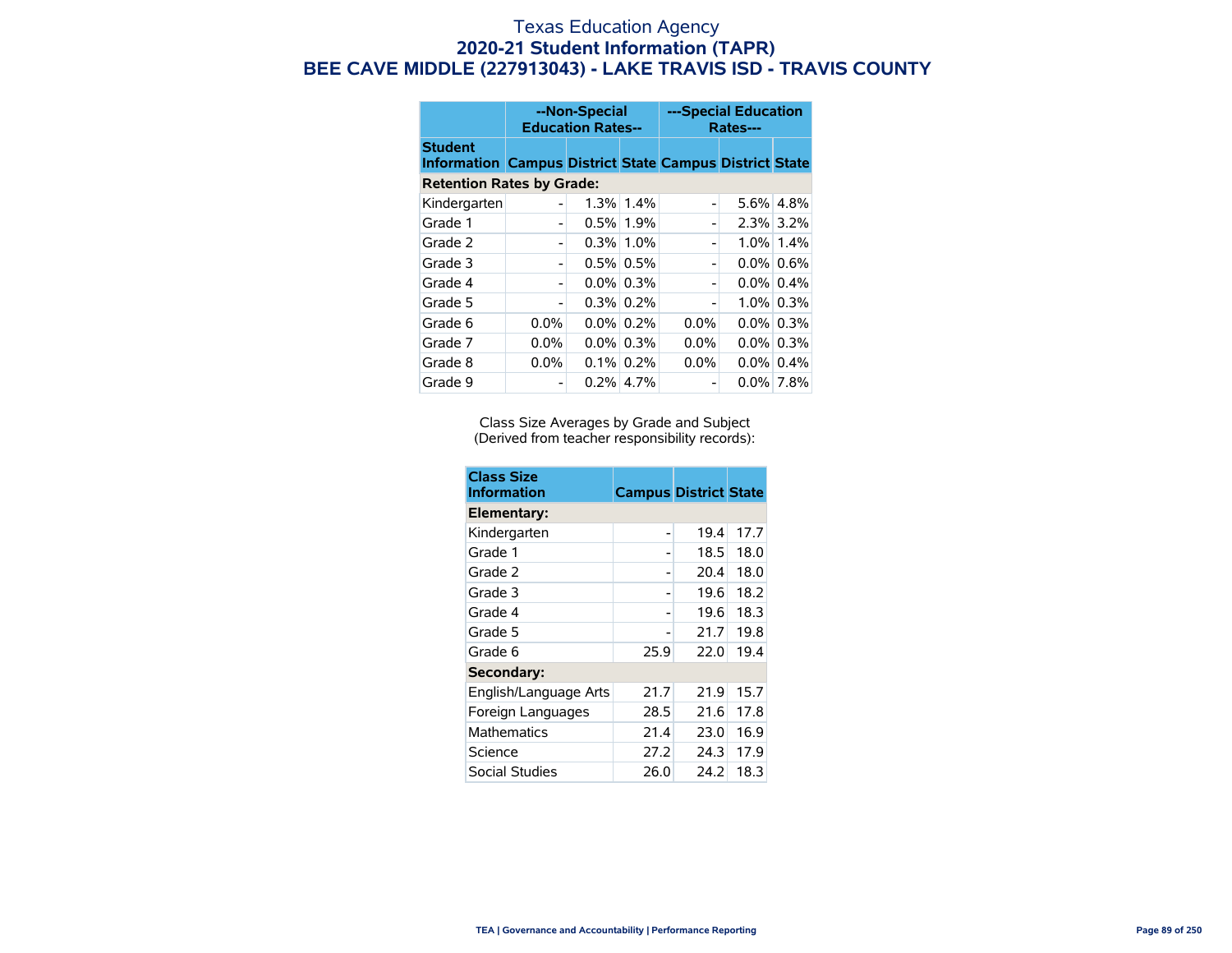# Texas Education Agency **2020-21 Staff Information (TAPR) BEE CAVE MIDDLE (227913043) - LAKE TRAVIS ISD - TRAVIS COUNTY**

|                                               | --------- Campus ---------            |        |        |               |  |  |
|-----------------------------------------------|---------------------------------------|--------|--------|---------------|--|--|
| <b>Staff Information</b>                      | <b>Count/Average Percent District</b> |        |        | <b>State</b>  |  |  |
|                                               |                                       |        |        |               |  |  |
| <b>Total Staff</b>                            | 63.1                                  | 100.0% | 100.0% | 100.0%        |  |  |
|                                               |                                       |        |        |               |  |  |
| Professional Staff:                           | 60.1                                  | 95.2%  | 69.6%  | 64.3%         |  |  |
| Teachers                                      | 53.1                                  | 84.2%  | 54.4%  | 49.6%         |  |  |
| Professional Support                          | 5.0                                   | 7.9%   | 11.3%  | 10.6%         |  |  |
| Campus Administration (School Leadership)     | 2.0                                   | 3.2%   | 2.6%   | 3.0%          |  |  |
| <b>Educational Aides:</b>                     | 3.0                                   | 4.8%   | 9.0%   | 10.6%         |  |  |
| <b>Librarians and Counselors (Headcount):</b> |                                       |        |        |               |  |  |
| <b>Full-time Librarians</b>                   | 1.0                                   | n/a    | 11.0   | 4,290.0       |  |  |
| Part-time Librarians                          | 0.0                                   | n/a    | 0.0    | 582.0         |  |  |
| <b>Full-time Counselors</b>                   | 1.0                                   | n/a    |        | 22.0 13,211.0 |  |  |
| Part-time Counselors                          | 0.0                                   | n/a    | 0.0    | 1,126.0       |  |  |
|                                               |                                       |        |        |               |  |  |
| Total Minority Staff:                         | 12.5                                  | 19.8%  | 18.5%  | 51.5%         |  |  |
| <b>Teachers by Ethnicity:</b>                 |                                       |        |        |               |  |  |
| African American                              | 1.0                                   | 1.9%   | 0.7%   | 11.1%         |  |  |
| Hispanic                                      | 6.0                                   | 11.3%  | 12.9%  | 28.4%         |  |  |
| White                                         | 41.6                                  | 78.4%  | 82.8%  | 56.9%         |  |  |
| American Indian                               | 1.0                                   | 1.9%   | 0.4%   | 0.3%          |  |  |
| Asian                                         | 2.5                                   | 4.7%   | 2.2%   | 1.8%          |  |  |
| Pacific Islander                              | 0.0                                   | 0.0%   | 0.0%   | 0.2%          |  |  |
| Two or More Races                             | 1.0                                   | 1.9%   | 0.9%   | 1.2%          |  |  |
| <b>Teachers by Sex:</b>                       |                                       |        |        |               |  |  |
| <b>Males</b>                                  | 14.1                                  | 26.6%  | 21.7%  | 23.8%         |  |  |
| Females                                       | 39.0                                  | 73.4%  | 78.3%  | 76.2%         |  |  |
| <b>Teachers by Highest Degree Held:</b>       |                                       |        |        |               |  |  |
| No Degree                                     | 0.0                                   | 0.0%   | 0.0%   | 1.2%          |  |  |
| <b>Bachelors</b>                              | 35.7                                  | 67.1%  | 69.5%  | 73.0%         |  |  |
| <b>Masters</b>                                | 16.5                                  | 31.0%  | 29.9%  | 25.0%         |  |  |
| Doctorate                                     | 1.0                                   | 1.9%   | 0.6%   | 0.7%          |  |  |
| <b>Teachers by Years of Experience:</b>       |                                       |        |        |               |  |  |
| <b>Beginning Teachers</b>                     | 2.0                                   | 3.8%   | 4.1%   | 6.7%          |  |  |
| 1-5 Years Experience                          | 13.9                                  | 26.2%  | 26.7%  | 27.8%         |  |  |
| 6-10 Years Experience                         | 14.3                                  | 27.0%  | 22.2%  | 20.3%         |  |  |
| 11-20 Years Experience                        | 16.6                                  | 31.2%  | 28.8%  | 29.1%         |  |  |
| 21-30 Years Experience                        | 5.2                                   | 9.9%   | 14.9%  | 13.0%         |  |  |
| Over 30 Years Experience                      | 1.0                                   | 1.9%   | 3.2%   | 3.1%          |  |  |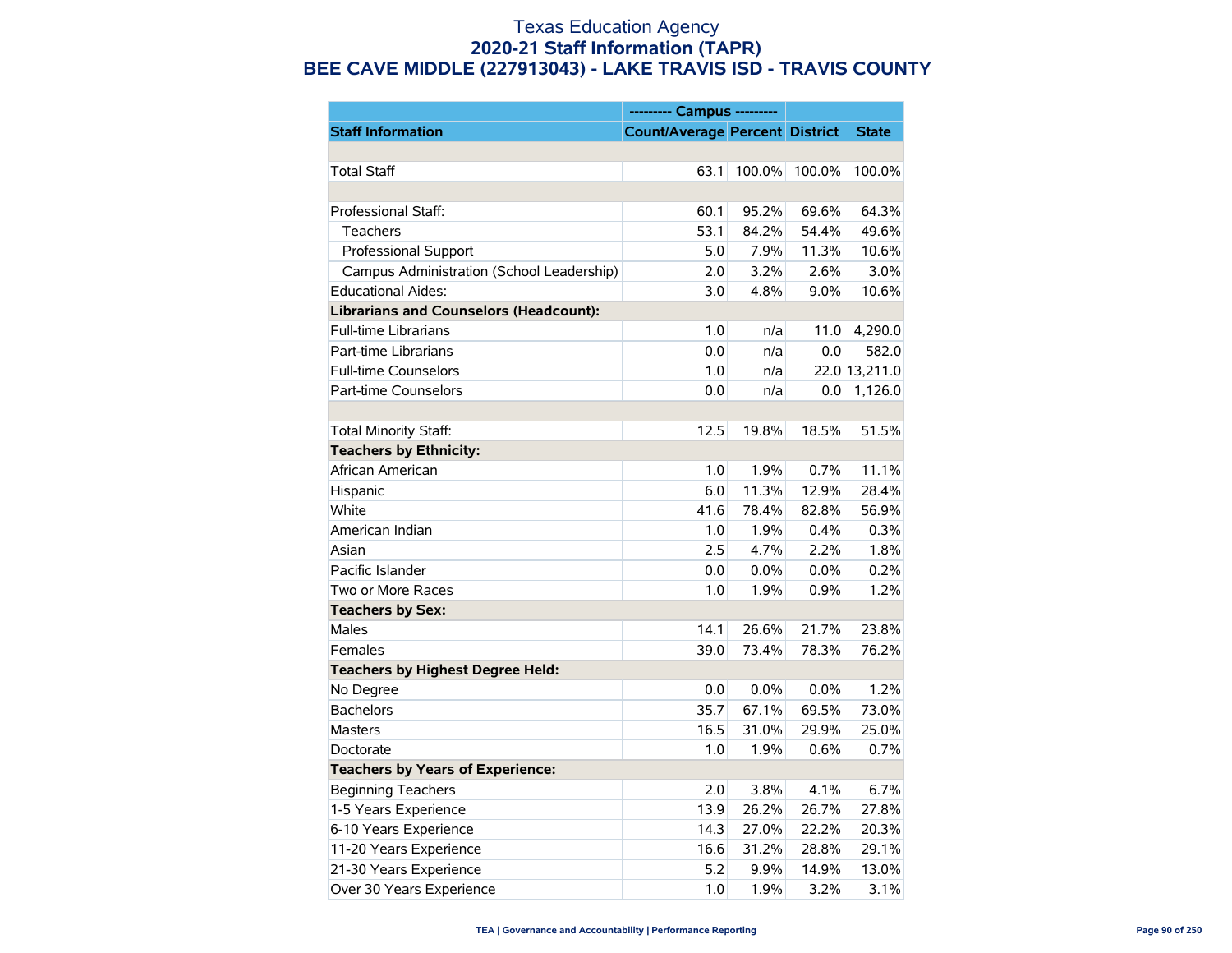#### Texas Education Agency **2020-21 Staff Information (TAPR) BEE CAVE MIDDLE (227913043) - LAKE TRAVIS ISD - TRAVIS COUNTY**

|                                | --------- Campus ---------           |            |      |  |  |
|--------------------------------|--------------------------------------|------------|------|--|--|
| <b>Staff Information</b>       | Count/Average Percent District State |            |      |  |  |
|                                |                                      |            |      |  |  |
| Number of Students per Teacher | 16.0                                 | n/a<br>164 | 14.5 |  |  |

| <b>Staff Information</b>                                             | <b>Campus</b> | <b>District</b> | <b>State</b> |  |  |  |  |
|----------------------------------------------------------------------|---------------|-----------------|--------------|--|--|--|--|
| <b>Experience of Campus Leadership:</b>                              |               |                 |              |  |  |  |  |
| Average Years Experience of Principals                               | 0.0           | 6.7             | 6.4          |  |  |  |  |
| Average Years Experience of Principals with District                 | 0.0           | 4.9             | 5.5          |  |  |  |  |
| Average Years Experience of Assistant Principals                     | 2.5           | 4.4             | 5.5          |  |  |  |  |
| Average Years Experience of Assistant Principals with District       | 2.5           | 3.1             | 4.8          |  |  |  |  |
|                                                                      |               |                 |              |  |  |  |  |
| Average Years Experience of Teachers:                                | 10.5          | 11.6            | 11.2         |  |  |  |  |
| Average Years Experience of Teachers with District:                  | 4.3           | 5.9             | 7.2          |  |  |  |  |
| Average Teacher Salary by Years of Experience (regular duties only): |               |                 |              |  |  |  |  |
| <b>Beginning Teachers</b>                                            | \$50,651      | \$50,977        | \$50,849     |  |  |  |  |
| 1-5 Years Experience                                                 | \$52,250      | \$51,519        | \$53,288     |  |  |  |  |
| 6-10 Years Experience                                                | \$52,658      | \$53,075        | \$56,282     |  |  |  |  |
| 11-20 Years Experience                                               | \$56,859      | \$57,328        | \$59,900     |  |  |  |  |
| 21-30 Years Experience                                               | \$61,351      | \$63,082        | \$64,637     |  |  |  |  |
| Over 30 Years Experience                                             | \$67,462      | \$68,549        | \$69,974     |  |  |  |  |
| Average Actual Salaries (regular duties only):                       |               |                 |              |  |  |  |  |
| <b>Teachers</b>                                                      | \$54,924      | \$55,792        | \$57,641     |  |  |  |  |
| Professional Support                                                 | \$61,174      | \$69,091        | \$68,030     |  |  |  |  |
| Campus Administration (School Leadership)                            | \$61,038      | \$77,734        | \$83,424     |  |  |  |  |
|                                                                      |               |                 |              |  |  |  |  |
| Instructional Staff Percent:                                         | n/a           | 68.5%           | 64.6%        |  |  |  |  |
|                                                                      |               |                 |              |  |  |  |  |
| Contracted Instructional Staff (not incl. above):                    | 0.0           | 0.0             | 5,731.4      |  |  |  |  |

|                                          | ----- Campus ----- |                         |         |              |  |
|------------------------------------------|--------------------|-------------------------|---------|--------------|--|
| <b>Program Information</b>               | <b>Count</b>       | <b>Percent District</b> |         | <b>State</b> |  |
| Teachers by Program (population served): |                    |                         |         |              |  |
| <b>Bilingual/ESL Education</b>           | 0.0                | $0.0\%$                 | 3.7%    | 6.2%         |  |
| Career and Technical Education           | 3.4                | 6.5%                    | 6.0%    | 5.1%         |  |
| Compensatory Education                   | 0.0                | $0.0\%$                 | $1.4\%$ | 2.8%         |  |
| Gifted and Talented Education            | 0.0                | $0.0\%$                 | 1.2%    | 1.8%         |  |
| <b>Regular Education</b>                 | 43.0               | 81.0%                   | 74.5%   | 71.0%        |  |
| <b>Special Education</b>                 | 6.7                | 12.5%                   | 11.6%   | 9.4%         |  |
| Other                                    | 0.0                | $0.0\%$                 | 1.6%    | 3.6%         |  |